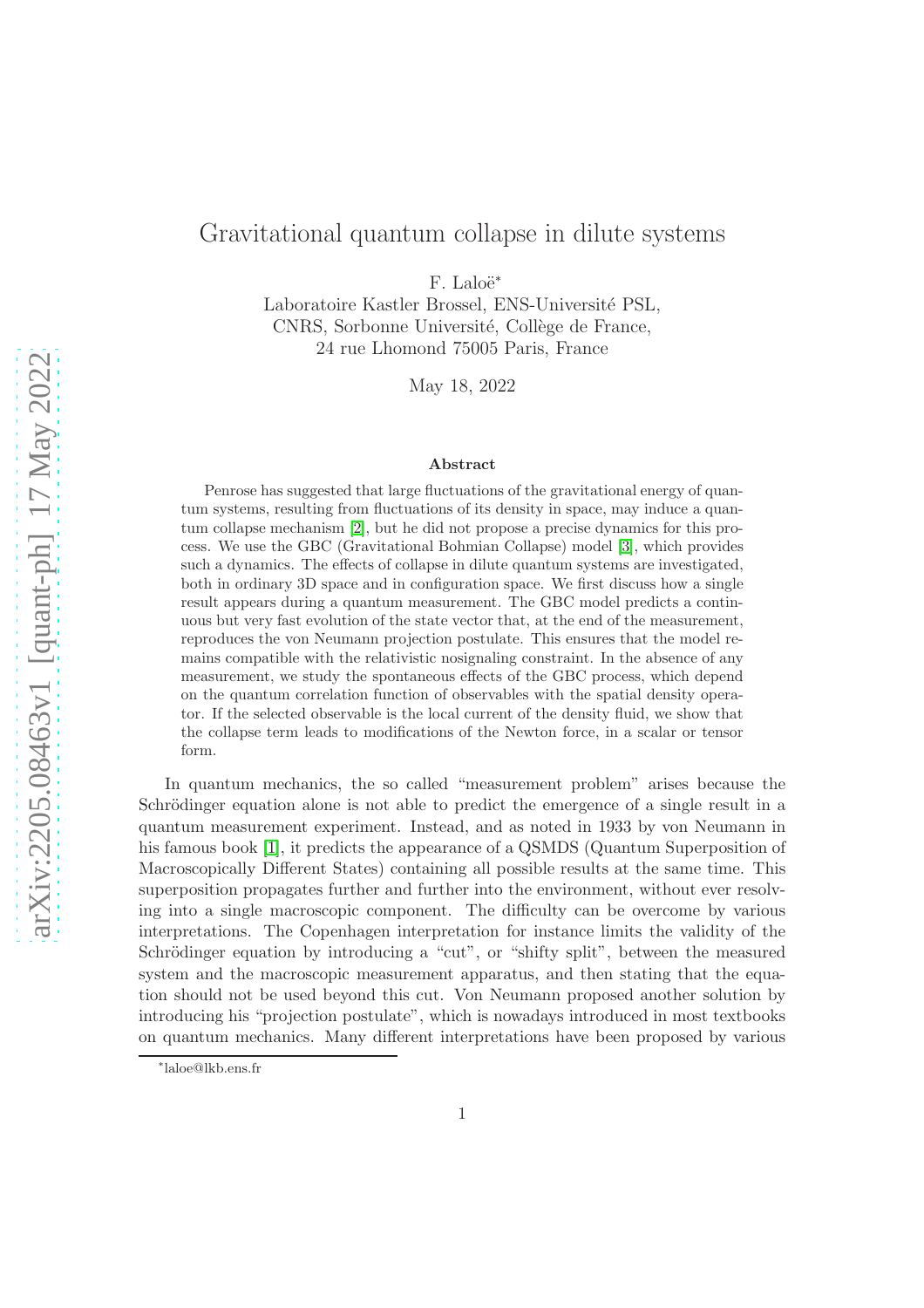authors. Still another solution is to modify the theory and the Schrödinger equation in order to resolve QSMDS.

In 1996, Penrose [\[2\]](#page-15-0) suggested that QSMDS could indeed be spontaneously resolved into a single macroscopic component under the effect of gravitational attraction. Introducing such a mechanism of gravitational quantum collapse into the theory would certainly solve the difficulties mentioned above; for instance the famous Schrödinger cat paradox would immediately vanish. Penrose nevertheless proposed no specific mechanism for this collapse, relying just on a qualitative argument involving the fluctutations of the gravitational energy of the system and the time-energy Heisenberg uncertainty relation. A more precise mechanism was proposed in [\[3\]](#page-15-1), with a simple model where the source of gravitational attraction is the Bohmian positions of the particles, and where the gravitational constant contains a small imaginary part to produce the collapse. As it is, the model remains naive since, for instance, it uses the dBB (de Broglie-Bohm) theory to obtain the motion of the particles, which means that it is non-relativistic. We will call it the GBC (Gravitational Bohmian Collapse) model.

Modifying the standard Schrödinger dynamics to include a collapse mechanism is, of course, not a new idea. In 1986, Ghirardi, Rimini and Weber introduced the GRW theory [\[4\]](#page-15-3), where sudden random spatial localization processes are added into the quantum dynamics; a stochastic non-Hamiltonian term is introduced into the Schrödinger equation. Soon after, a similar but continuous dynamics was proposed in 1989 by Pearle with the CSL theory [\[5,](#page-15-4)6], based on the inclusion of Wiener processes in the quantum dynamics. An interesting feature of these theories is that they make predictions that differ from those of standard quantum mechanics, which means that they can be tested experimentally [\[7\]](#page-16-1). Another common feature is that they require the introduction of two dimensional constants, usually a localization length and a time constant.

In 1989, Diósi proposed to relate dynamical collapse theories to gravity in order to suppress the necessity for the introduction of these new constants, and derive a collapse dynamics depending only of the Newton constant. Nevertheless, Ghirardi, Grassi and Rimini soon showed [\[9\]](#page-16-2) that this theory makes predictions that are contradictory with known facts, in particular in nuclear physics. The conclusion at the time was that, even if the Newton gravitational constant is used in the theory, at least another dimensional constant has to be introduced into the dynamics in order to avoid contradictions with known experimental facts.

By contrast, the GBC gravitational collapse mechanism introduces no dimensional parameter, but just one dimensionless constant  $\varepsilon$ : the Newton gravitational constant G is replaced by  $G' = G(1 - i\varepsilon)$  where  $\varepsilon \simeq 10^{-3}$ . Another difference is that the dynamics of the collapse is a collective effect, while in the GRW theory all particles in the physical system undergo independent localization processes in parallel. In GBC dynamics, all Bohmian positions of the particles contribute to the gravitational potential, which in turn tends to localize each particle in the regions of low values of the potential. Several consequences result from this collective character. First, for macroscopic systems, small values of  $\varepsilon$  are sufficient to obtain a very fast collapse. Second, the border between microscopic and macroscopic physical systems is very sharp [\[3\]](#page-15-1), since for a system of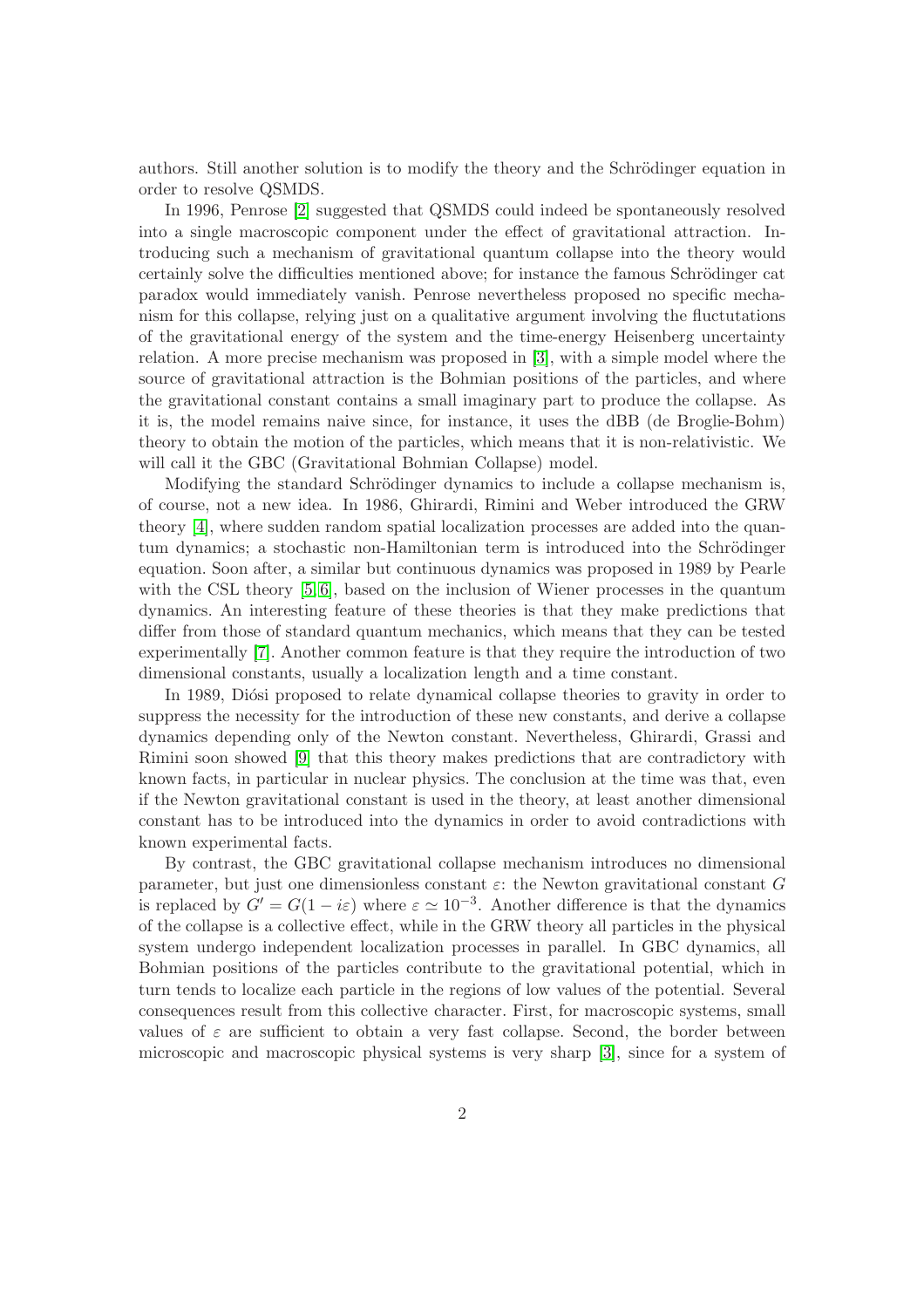typical size  $\ell$  the collapse time constant varies as  $\ell^5$ . Microscopic systems, for which the gravitational self-attraction is extremely small, are almost not perturbed by the collapse process; macroscopic systems undergo very fast collapse. As a result, only situations involving a QSMDS in space (large quantum fluctuation of the density in ordinary space) are subject to rapid collapse.

Another feature of GBC is that the model does not involve any fluctuating term in the dynamics, or Wiener process having an infinite spectrum. The GBC dynamics is continuous and deterministic, the only random component being the initial values of all Bohmian positions in the system. This is similar with the non-Markovian collapse model proposed by Tilloy and Wiseman [\[10\]](#page-16-3), where the evolution of the conditional state vector of the system S is controlled by the evolution of the Bohmian positions of the particles in a bath entangled with S (but with no role of gravity). But this is also completely different from the other proposals relating gravity and quantum collapse, which involve random functions: for instance Pearle and Squires use a theory where the field causing collapse is the gravitational curvature scalar containing a white noise fluctuating source [\[11\]](#page-16-4); Tilloy and Diósi build a semiclassical gravity in the Newtonian limit where the source of gravity contains a white noise component [\[12\]](#page-16-5); Adler proposes to add a complex part in the classical space-time metric, which is somewhat similar to GBC, but this part is a fluctuating noise [\[13\]](#page-16-6); similar ideas have been developed by Gasbarri et al [\[14\]](#page-16-7). Generally speaking, it is well-known that any modification of the Schrödinger dynamics should be combined with some random element in the dynamics to avoid the possibility of faster than light communication [\[15,](#page-16-8)[16\]](#page-16-9). With GBC, this random component is the initial Bohmian positions of the particles, which ensures the required nonsignaling property (§ [2.2\)](#page-5-0).

In this article, we study a few physical predictions of the GBC model. The reason why we focus on dilute systems is as follows. Within a piece of solid sitting in a well defined region of space (no QSMDS), the gravitational constant created by all its particles varies slowly inside its volume, with a maximum at the center of the solid. In GRW and CSL theories, every particle inside the solid is subject to localization processes that localize it within a microscopic length (of the order of  $10^{-7}$  m), which increases it energy; this constantly heats up the solid, even if at a very small rate. Moreover the bulk matter properties of the solid are changed [\[17\]](#page-16-10). Within the GBC dynamics, the localization length is much larger, since it is of the order of the size  $\ell$  of the macroscopic object, which means that the energy transfer and the heating rate are much smaller. The net effect is rather a collapse of the piece of solid inside itself, an effect that is counterbalanced by the finite compressibility of the solid, so that the density change remains extremely small. In a gas, or in a dilute cloud of solid objects, the situation is different: no restoring force opposes the density condensation induced by the collapse, and much larger effects can be expected.

In  $\S$  [1,](#page-3-0) we briefly summarize the basic equations of the GBC dynamics. In  $\S$  [2,](#page-4-0) we come back to a subject that was already studied in [\[3\]](#page-15-1), the effects of gravitational collapse during quantum measurements, and the absence of superluminal signaling. In § [3,](#page-7-0) we study spontaneous effects occuring in situations other than quantum measurement, and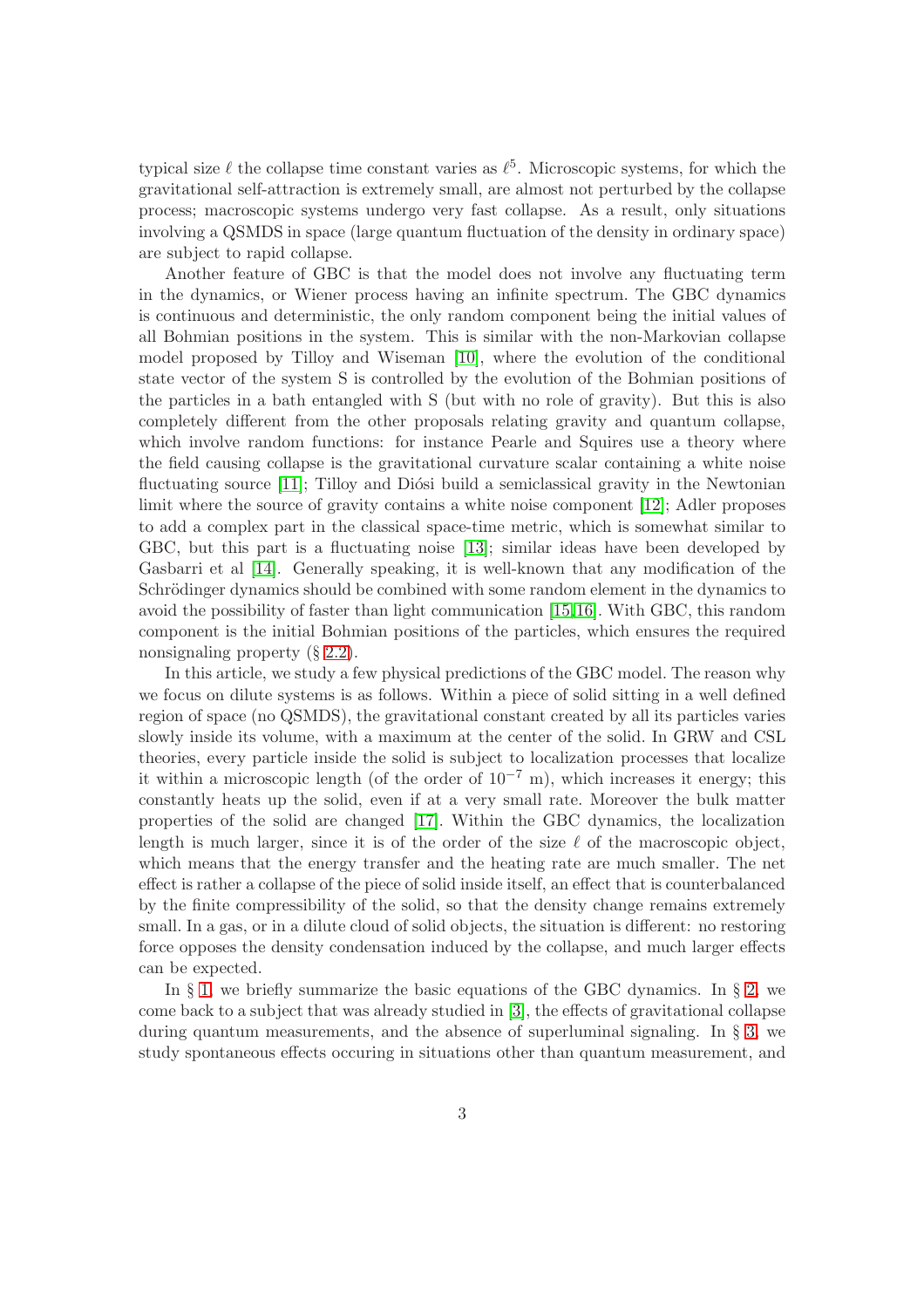calculate the evolution of the local density and current of the probability fluid in ordinary 3D space. In particular, we show how the localization process may induce a change of the gravitational constant. In  $\S$  [4,](#page-11-0) we study the motion of the probability fluid in configuration space, and discuss the validity of quantum equilibrium in various situations.

### <span id="page-3-0"></span>1 Dynamics of the model

In this section, we briefly recall the main equations of the GBC dynamics. The Hamiltonian H of a physical system is the sum of its usual Hamiltonian  $H_{int}$  and of a gravitational Hamiltonian  $H_G$ , due to the attraction of masses with mass density  $n_G(\mathbf{r})$ :

$$
H = H_{\text{int}} + H_G \tag{1}
$$

where  $H_G$  is given by:

<span id="page-3-1"></span>
$$
H_G = -gGm \int d^3r \ \Psi^{\dagger}(\mathbf{r}) \Psi(\mathbf{r}) \int d^3r' \ \frac{1}{|\mathbf{r} - \mathbf{r}'|} n_G(\mathbf{r}')
$$
 (2)

For the moment, we set  $g = 1$ ; G is Newton's constant, m the mass of the particles, and  $\Psi(\mathbf{r})$  the quantum field operator of the particles contained in the physical system. For the sake of simplicity, we have written the source of the gravitational field as the mass density  $n_G(\mathbf{r}')$  at the same time. An obvious improvement of [\(2\)](#page-3-1) would be to insert a retarded value of the potential by replacing this mass density by  $n_G(\mathbf{r}', t - |\mathbf{r} - \mathbf{r}'|/c)$ , where  $c$  is the speed of light. Since this does not change de discussion in the rest of this article, the simple form [\(2\)](#page-3-1) will suffice.

By setting  $n_G(\mathbf{r}')$  equal to the quantum local density average  $\langle \Psi^{\dagger}(\mathbf{r}) \Psi(\mathbf{r}) \rangle$ , we would obtain the usual Schrödinger-Newton equation  $[18]$ ; but we will proceed differently. We now introduce two non-standard assumptions concerning the Hamiltonian  $H_G$ describing the internal gravitational attraction inside the system. First, we assume that  $n_G(\mathbf{r})$  is determined by the Bohmian positions  $q_n$  of the N particles of the system:

$$
n_G(\mathbf{r}) = m \sum_{n=1}^{N} \delta(\mathbf{r} - \mathbf{q}_n)
$$
\n(3)

Second, as in Ref.  $[19]$ , we assume that the dimensionless constant g contains a small imaginary part  $\varepsilon$ :

$$
g = 1 - i\varepsilon \tag{4}
$$

The operator  $H_G$  is now the sum of an Hermitian part  $H_G^0 = H_G(\varepsilon = 0)$  and an antiHermitian part  $iL$ , where  $L$  is the localization operator:

<span id="page-3-2"></span>
$$
L = \varepsilon Gm \int d^3 r \, \Psi^{\dagger}(\mathbf{r}) \Psi(\mathbf{r}) \int d^3 r' \, \frac{1}{|\mathbf{r} - \mathbf{r}'|} n_G(\mathbf{r}')
$$
 (5)

This operator is diagonal in the position representation.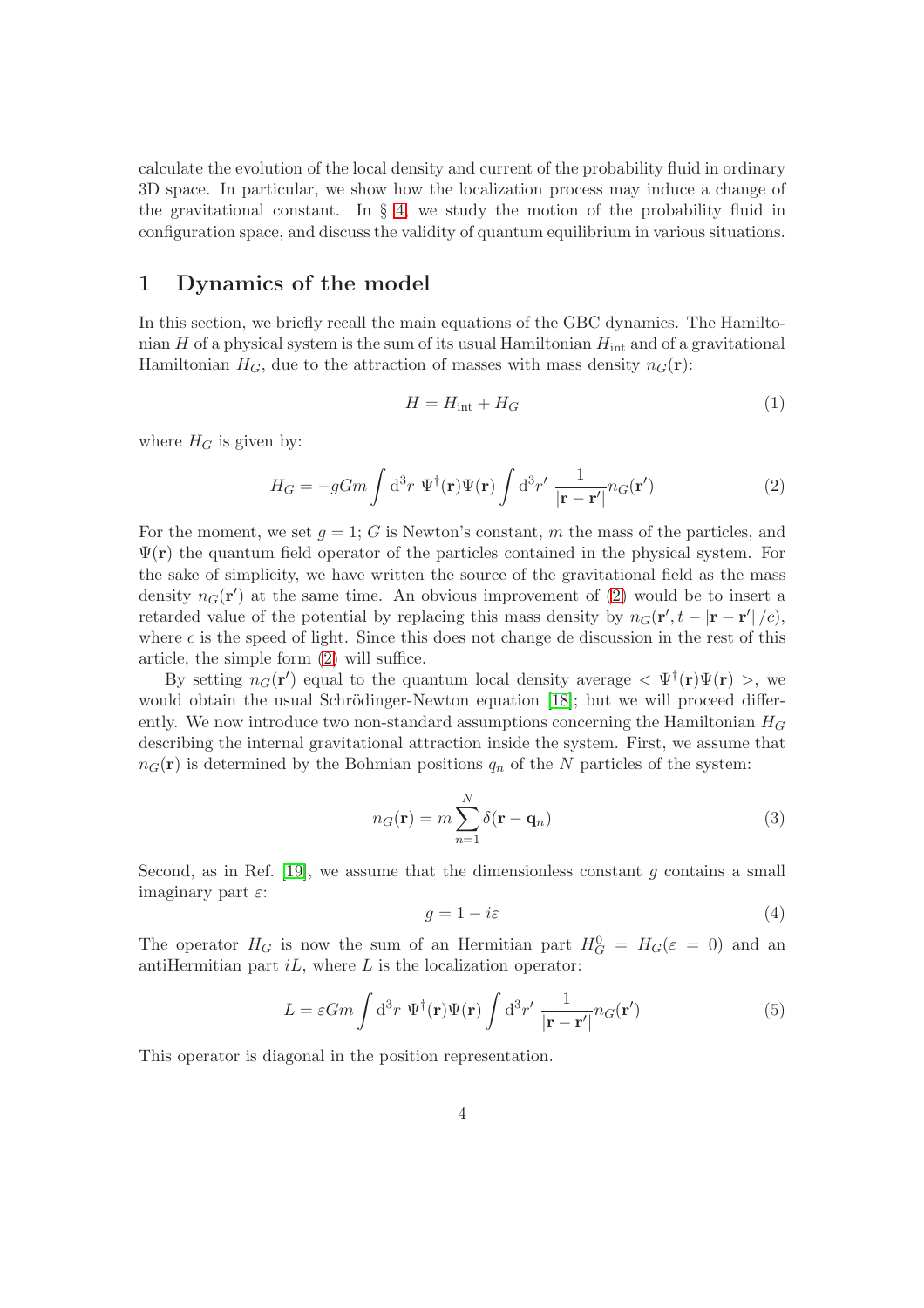The non-normalized (if  $\varepsilon \neq 0$ ) state vector  $|\Phi(t)\rangle$  evolves according to:

$$
i\hbar \frac{\mathrm{d}}{\mathrm{d}t} |\Phi(t)\rangle = \left[ H_{\text{int}} + H_G^0 + iL \right] |\Phi(t)\rangle \tag{6}
$$

After normalization, this state becomes a state  $|\overline{\Phi}(t)\rangle$ , which evolves according to [\[3\]](#page-15-1):

$$
i\hbar \frac{d}{dt} |\overline{\Phi}(t)\rangle = \left[ H_{int} + H_G^0 + i\varepsilon Gm \int d^3r \int d^3r' \left[ \Psi^{\dagger}(\mathbf{r}) \Psi(\mathbf{r}) - D_{\Phi}(\mathbf{r}) \right] \frac{1}{|\mathbf{r} - \mathbf{r}'|} n_G(\mathbf{r}') \right] |\overline{\Phi}(t)\rangle
$$
\n(7)

where  $D_{\Phi}(\mathbf{r})$  is the density of particles in state  $|\overline{\Phi}(t)\rangle$ :

<span id="page-4-2"></span>
$$
D_{\Phi}(\mathbf{r}) = \langle \overline{\Phi}(t) | \Psi^{\dagger}(\mathbf{r}) \Psi(\mathbf{r}) | \overline{\Phi}(t) \rangle \tag{8}
$$

# <span id="page-4-0"></span>2 Fast gravitational collapse during measurements

Technically, the GBC model obtains a collapse of the state vector by enriching the standard Schrödinger dynamics with the addition of a point  $P$  in configuration space; the components of  $P$  are all Bohmian positions of the particles contained in the physical system. The role of  $P$  is somewhat similar to that of the wave singularity in the de Broglie theory of the double solution  $[20]$ . The position of P is guided by the wave function, but conversely P reacts on it (as opposed to what happens in usual dBB theory). One can then expect that this point should play the role of an attractor and, if the number of particles is sufficient, that a collective effect might occur that forces the  $N$  body wave function to remain in the vicinity of  $P$ . We will see that, during a measurement process, this creates the equivalent of the von Neumann projection postulate, with a very sudden projection obtained within a continuous dynamics.

For the sake of simplicity, we assume that the particles are spinless; adding spins within the Pauli spin theory would not change much the discussion, while making the notation more complicated.

#### <span id="page-4-1"></span>2.1 Appearance of a single result during a quantum measurement

In the initial stage of a quantum measurement experiment, the measured system S becomes entangled with the measurement apparatus  $M$ . The usual de Broglie-Bohm (dBB) theory then predicts that the Bohmian positions of the particles of M begin to play an important role in the dynamics [\[21\]](#page-17-0). These positions are for instance the positions of the particles inside the pointer of the measurement apparatus. Together with the positions attached to the measured quantum system  $S$ , they determine the position of P.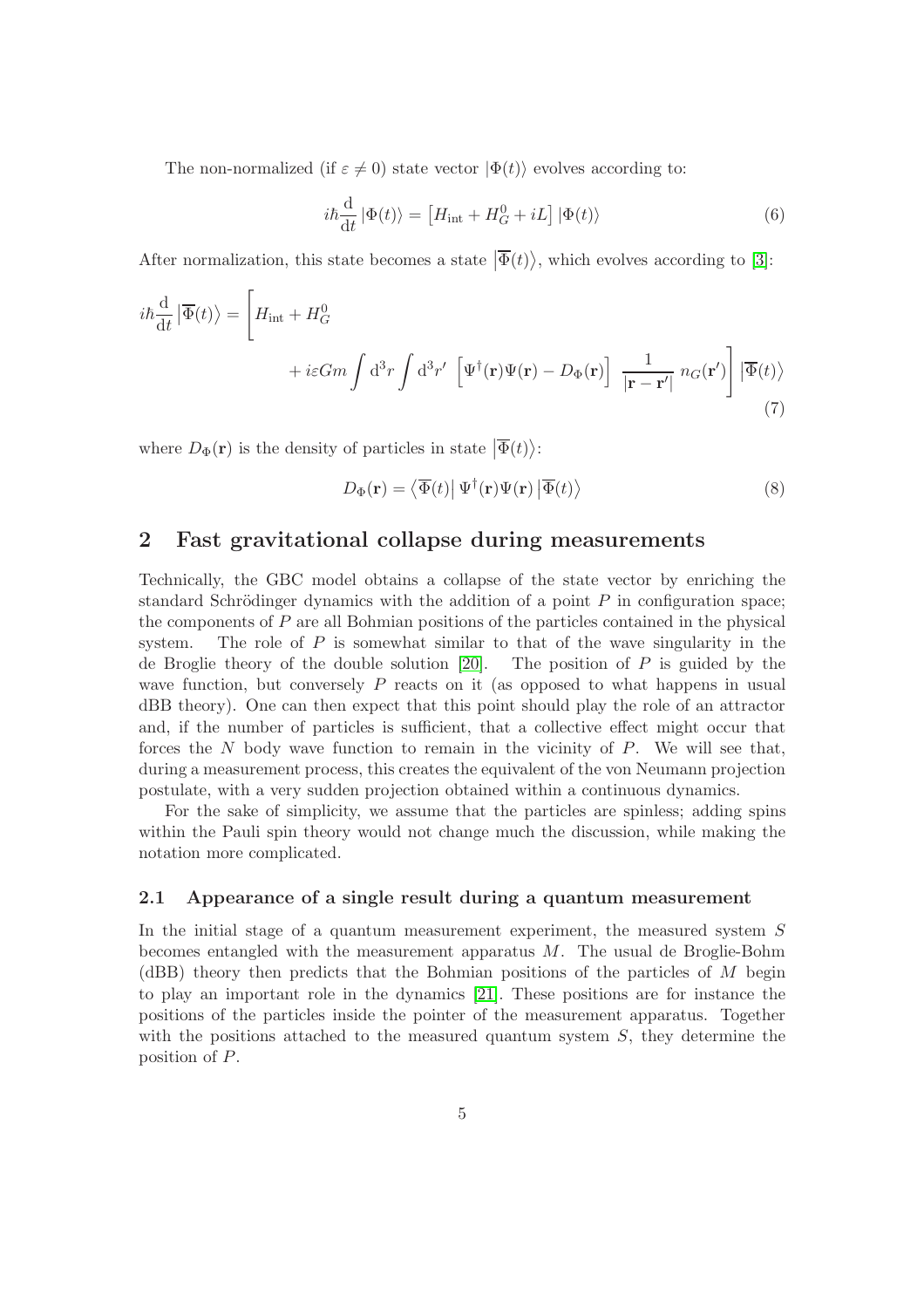Within standard dBB theory, during the interaction between  $S$  and  $M$ , the point  $P$ can a priori follow several branches of the wave function (regions of the configuration space where it does not vanish). Each branch is associated with a single measurement result. Because of the cohesive forces between the particles inside the pointer, all individual Bohmian positions have to remain grouped together in one branch of the state vector. This is because the position of the point  $P$  in configuration space cannot reach points where the many-body wave function vanishes, in particular points where the positions variables of the particles inside the pointer are spread among different regions of space. Indeed, within standard dynamics, the pointer may end up in a superposition of states indicating different results, but cannot spontaneously decompose into a broken pointer state, a superposition of pointer fragments located at different places. Moreover, as soon as the overlap between the wave functions of these branches tends to zero (this happens because the particles inside the pointer move in different directions in different branches), all the Bohmian positions have to remain inside the same branch until the end of the experiment. Finally, if several realizations of the experiment are performed, in successive realizations the positions may follow different branches; the standard dBB dynamics predicts that the proportion of cases where all positions follow a given branch is given by the Born rule.

Within the GBC dynamics, what happens during a single realiztion of an experiment? Before the measurement process starts, the dynamics of an isolated quantum systems S remains in practice indistinguishable from the standard quantum dynamics in the absence of gravity. It is well known that the gravitational interaction between two protons is about  $10^{38}$  times smaller than the electromagnetic interaction; in addition, the localization term is multiplied by a small parameter  $\varepsilon \simeq 10^{-3}$ . During the early stages of a measurement, and as long as the entanglement between the measured system and its environment (including the measurement apparatus  $M$ ) remains microscopic, the effect of the localization term still remains completely negligible. But, within  $M$ , successive interactions between neighbour particles make the entanglement progress rapidly, over a distance  $\ell(t)$ . This distance can be assumed to increase roughly linearly in time:  $\ell(t) \simeq$  $vt$ , where v is for instance the velocity of sound inside a solid. Now, the inverse time constant  $1/\tau$  for collapse increases as the fifth power of  $\ell(t)$  [\[3\]](#page-15-1), so that  $1/\tau \sim (vt)^5$ . This means that the rate of cancellation of an empty branch of the QSMDS (a branch that does not contain Bohmian positions) increases very rapidly, as the fifth power of time. At a certain point, the progression of entanglement in the measurement apparatus crosses the point where, by a collective gravitational effect inside  $M$ , the collapse dynamics becomes very fast and selects the only non-empty component; the transition from one regime to the other is almost instantaneous. In the limit where the process is really instantaneous, we obtain a result that is perfectly equivalent to the standard von Neumann projection postulate.

#### <span id="page-5-0"></span>2.2 No superluminal communication

As recalled in the introduction, changing the Schrödinger dynamics, for instance by adding a nonlinear term in the equation, may introduce the possibility of superluminal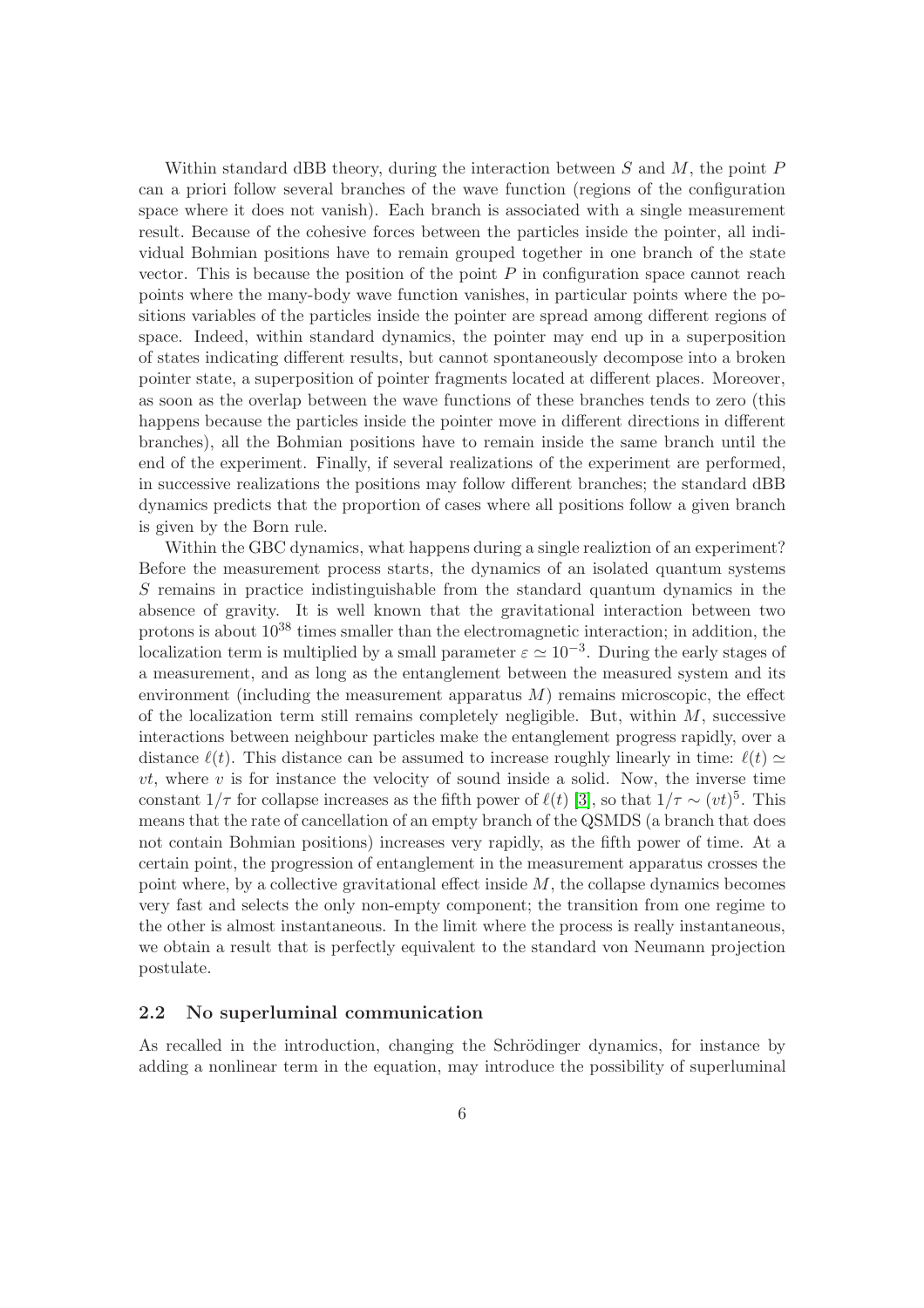signaling [\[15,](#page-16-8) [16\]](#page-16-9), in contradiction with relativity. A first method to avoid this problem is to introduce stochasticity into the dynamics: in this way, the perturbation introduced by the nonlinear term becomes random, and one can show that it cannot carry messages. This is for example the case in GRW and CSL theories. The GBC model makes use of a second possibility: the dynamics remains deterministic, but the random component is introduced by the initial Bohmian positions of all particles, those of  $S$  as well as those of M.

Assume that Alice and Bob do experiments in two remote galaxies, and share an entangled pair of particles. As long as neither of them makes her/his particle interact with a macroscopic system, for instance by making a measurement, no difference with standard quantum mechanics can be observed. This is because, as we have seen, for microscopic systems the GBC localization term remains completely negligible when compared to the standard Hamiltonian. In any case, at this stage of the experiment, the nosignaling relativistic condition does not yet really apply: it forbids instantaneous communication at a macroscopic level between macroscopic observers, but not possible influences at a microscopic level.

The situation changes completely when Alice starts a measurement. Her particle then becomes entangled with another quantum system M that is macroscopic, and a QSMDS is initiated. We have seen above that the rapid propagation of entanglement within  $M$ , by successive interactions between neighbour particles, introduces a resolution rate of the QSMDS that varies as the fifth power of time. This results in a projection dynamics that is very sudden. Moreover, it is governed by the initial positions of the Bohmian particles in Alice's laboratory, which she cannot control or determine (and which Bob cannot know either), and which reproduce the Born rule statistically. At the end, the evolution of the state vector is in practice equivalent to that predicted by the instantaneous von Neumann projection postulate. Since this postulate is known to be free of the superluminal communication problem, the GBC model does not have this problem either.

Another way to reach the same conclusion is to analyse how Alice, by choosing the kind of measurement she will perform, can influence the collapse process of the common state vector she shares with Bob, and send him a message in this way. But neither she, nor Bob, can know or control the initial value of the Bohmian positions in her lab. So, the information Alice can send to Bob by projecting the state vector has to be averaged over these positions. But this average is mathematically equivalent to the usual partial trace operation that determines, in standard theory, the density operator received by Bob. It is known that this leads to an operator that is independent of what Alice does, which means that no information is transmitted instantaneously.

#### 2.3 Quantum equilibrium

Standard dBB theory predicts that the position distribution of the particles, averaged over many realizations of an experiment, obeys the so called "quantum equilibrium" property: it remains constantly equal to the quantum distribution of probability given by the square of the wave function (in configuration space). Valentini has shown [\[22,](#page-17-1)[23\]](#page-17-2) that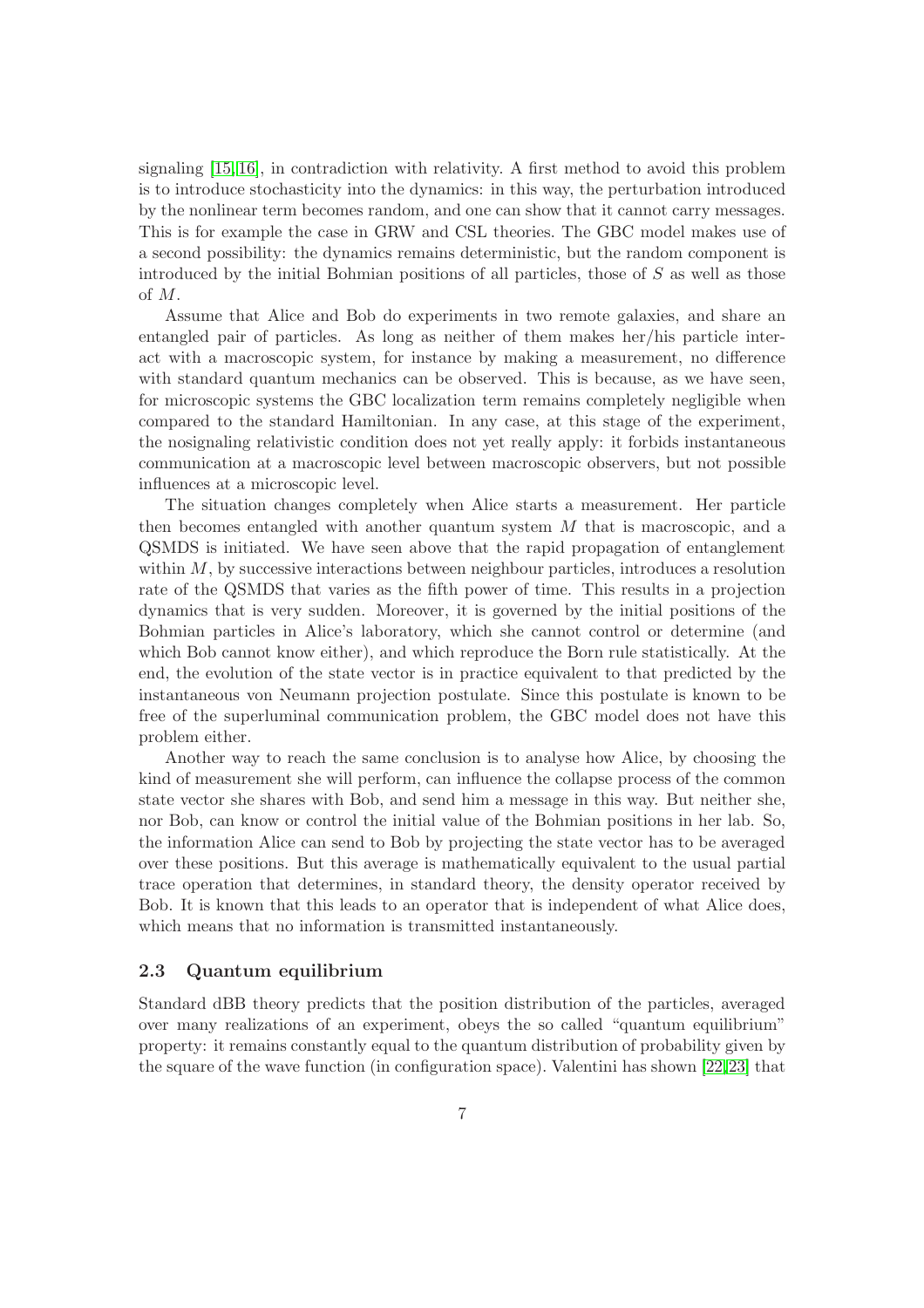any deviation from quantum equilibrium would introduce a possibility of superluminal communication: this equilibrium is a necessary condition for avoiding a contradiction with relativity. Moreover, Valentini et al. have shown [\[24,](#page-17-3) [25\]](#page-17-4) that, within the dBB dynamics, the quantum equilibrium is an attractor of the dBB dynamics: if, for some reason, the distribution of the positions deviates from the quantum distribution, a fast quantum relaxation process constantly restores quantum equilibrium.

Since GBC changes the evolution of the wave function, and therefore the quantum distribution, quantum equilibrium is no longer necessarily obeyed at any time. In a "normal" situation (no QSMDS), the deviation from quantum equilibrium remains completely negligible: it is created by a gravitational attraction term, which is usually completely ignored in quantum mechanical calculations, and moreover multiplied by a small coefficient  $\varepsilon$ . In addition, it is constantly counterbalanced by the quantum relaxation process, which tends to restore the equilibrium.

But now consider a situation where standard quantum theory predicts the appearance of a QSMDS. As we have seen above, this is the case, for instance, in the initial stage of a quantum measurement experiment, when the measured physical system S becomes entangled with the various components of the measurement apparatus  $M$ . The wave function  $\Phi$  is strongly attracted towards the region of space where all Bohmian positions move together. This of course completely changes the quantum distribution  $|\Phi|^2$ in configuration space, which suddenly destroys the quantum equilibrium between the two distributions. But this disappearance of the quantum equilibrium remains a short transient effect: immediately after the collapse of  $\Phi$  has taken place, the QSMDS has disappeared, and the quantum relaxation process discussed by Valentini et al. [\[24,](#page-17-3) [25\]](#page-17-4) tends to restore the equilibrium. A situation similar to the one before measurement is then quickly recovered.

To summarize, strong deviations from quantum equilibrium may happen during a short time, when the two components of  $\Phi$  located in two different regions of space begin to appear. But, as soon as the spatial separation becomes large, the equilibrium is promptly restored. In  $\S 4$ , we come back in more detail to this phenomenon in configuration space.

### <span id="page-7-0"></span>3 Slow localization effects in dilute systems

The effects of the Hermitian part of the Bohmian gravitational Hamiltonian have already been discussed in several articles, see for instance [\[26](#page-17-5)[–29\]](#page-17-6) and references contained. Here we focus on the physical effects of the antiHermitian part in situations other than quantum measurements, already discussed in § [2.1.](#page-4-1) Instead of liquid or solid systems, we consider dilute physical systems having lower densities, so that the effects of the gravitational collapse are much weaker. Moreover, in dense systems, forces between the particles constantly and efficiently tend to oppose changes of the density, which does not happen in dilute systems such as gases. As a result we can expect that, instead of producing a very fast collapse as during a quantum measurement, the gravitational localization term in a dilute system will produce softer and more continuous effects,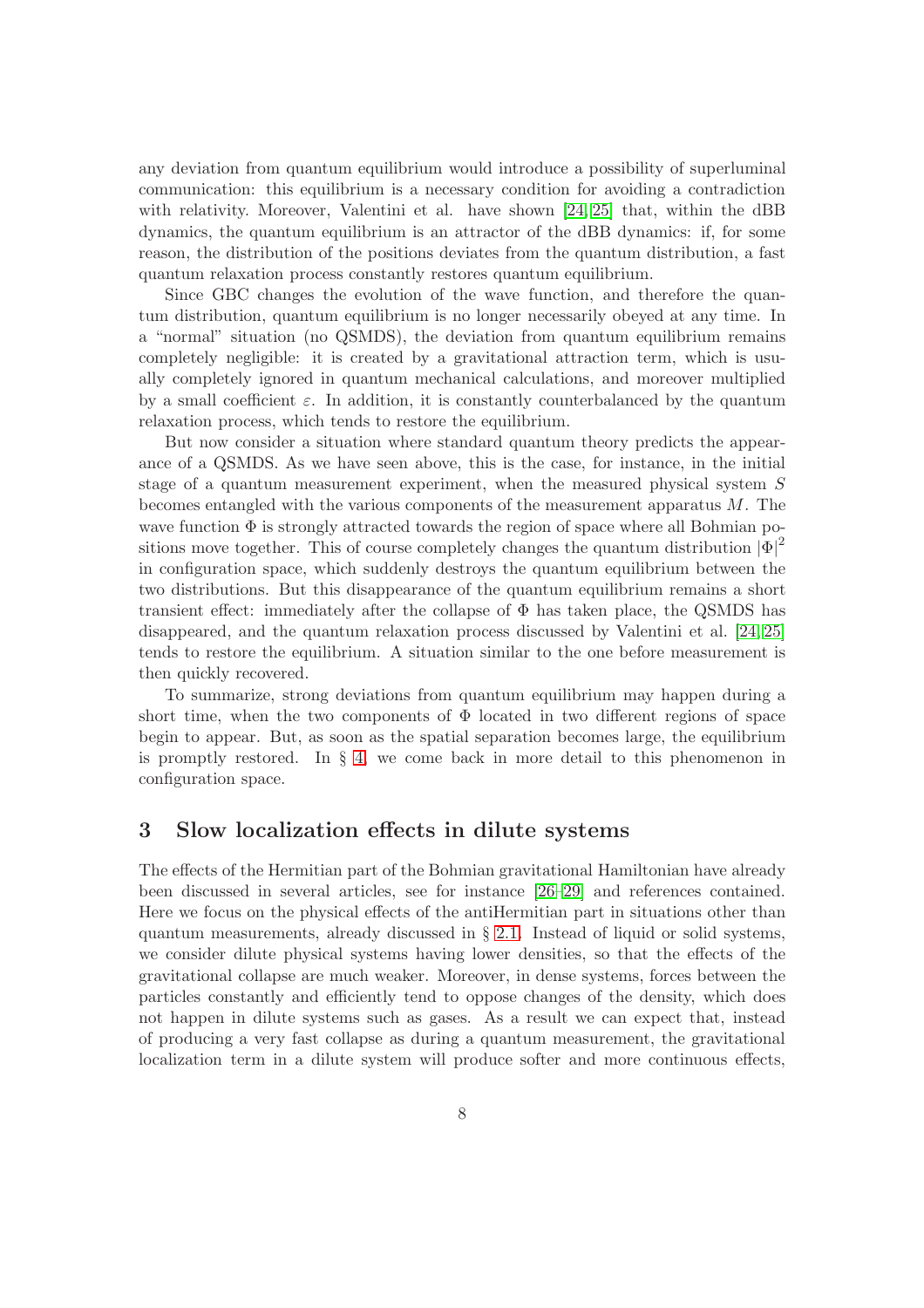occurring over much longer time scales.

#### 3.1 Localization terms

The Bohmian positions  $q_n$  of the N particles of the system are the sources of the gravitational potential  $V_G(\mathbf{r})$ :

$$
\mathcal{V}_G(\mathbf{r}) = -Gm^2 \sum_{n=1}^N \frac{1}{|\mathbf{r} - \mathbf{q}_n|}
$$
\n(9)

Equation [\(7\)](#page-4-2) shows that, in addition to the standard Hamiltonian term (including the gravitational potential  $V_G(\mathbf{r})$ , the evolution of the normalized state vector  $|\overline{\Phi}(t)\rangle$  contains a localization term that reads:

<span id="page-8-0"></span>
$$
\frac{\mathrm{d}}{\mathrm{d}t}\bigg|_{\mathrm{loc}}|\overline{\Phi}(t)\rangle = \frac{\varepsilon}{\hbar} \int \mathrm{d}^3 r' \left[D(\mathbf{r}') - \langle D(\mathbf{r}') \rangle\right] \left| \mathcal{V}_G(\mathbf{r}') \right| \left| \overline{\Phi}(t) \right\rangle \tag{10}
$$

where  $D(\mathbf{r})$  is the operator associated with the local density of particles:

$$
D(\mathbf{r}) = \Psi^{\dagger}(\mathbf{r})\Psi(\mathbf{r})\tag{11}
$$

and  $\langle D(\mathbf{r})\rangle$  its average value in state  $|\overline{\Phi}(t)\rangle$ . Relation [\(10\)](#page-8-0) indicates that the spontaneous localization process is more effective in regions of space where  $|\mathcal{V}_G(\mathbf{r})|$  takes large values. It tends to increase the value of the wave function if the action of the quantum density operator  $D(\mathbf{r})$  exceeds that of the multiplication by the local average of this density, to decrease it otherwise.

The evolution of  $\langle D(\mathbf{r}) \rangle$  due to the localization process is then given by the relation:

<span id="page-8-1"></span>
$$
\frac{\mathrm{d}}{\mathrm{d}t}\bigg|_{\mathrm{loc}}\langle D(\mathbf{r})\rangle = \frac{2\varepsilon}{\hbar} \int \mathrm{d}^3 r' \left[ \langle D(\mathbf{r})D(\mathbf{r}') \rangle - \langle D(\mathbf{r})\rangle \langle D(\mathbf{r}') \rangle \right] \left| \mathcal{V}_G(\mathbf{r}') \right| \tag{12}
$$

Since:

<span id="page-8-2"></span>
$$
\int d^3r \ D(\mathbf{r}) = N \tag{13}
$$

it is easy to check that the localization term does not change the total number of particles, as expected. Equation  $(12)$  shows that all points of space  $\mathbf{r}'$  contribute to the variation ot the number density at any point r, with a weight proportional to the gravitational potential at point r ′ , but also with a coefficient that is proportional to the density correlation function at the two points of space; the average over all space of this correlation coefficient vanishes.

#### 3.2 Evolution of the density

We introduce the density correlation function  $\langle F(\mathbf{r}, \mathbf{r}')\rangle$  by:

$$
\langle D(\mathbf{r})D(\mathbf{r}')\rangle = \langle D(\mathbf{r})\rangle \langle D(\mathbf{r}')\rangle + \langle F(\mathbf{r}, \mathbf{r}')\rangle \tag{14}
$$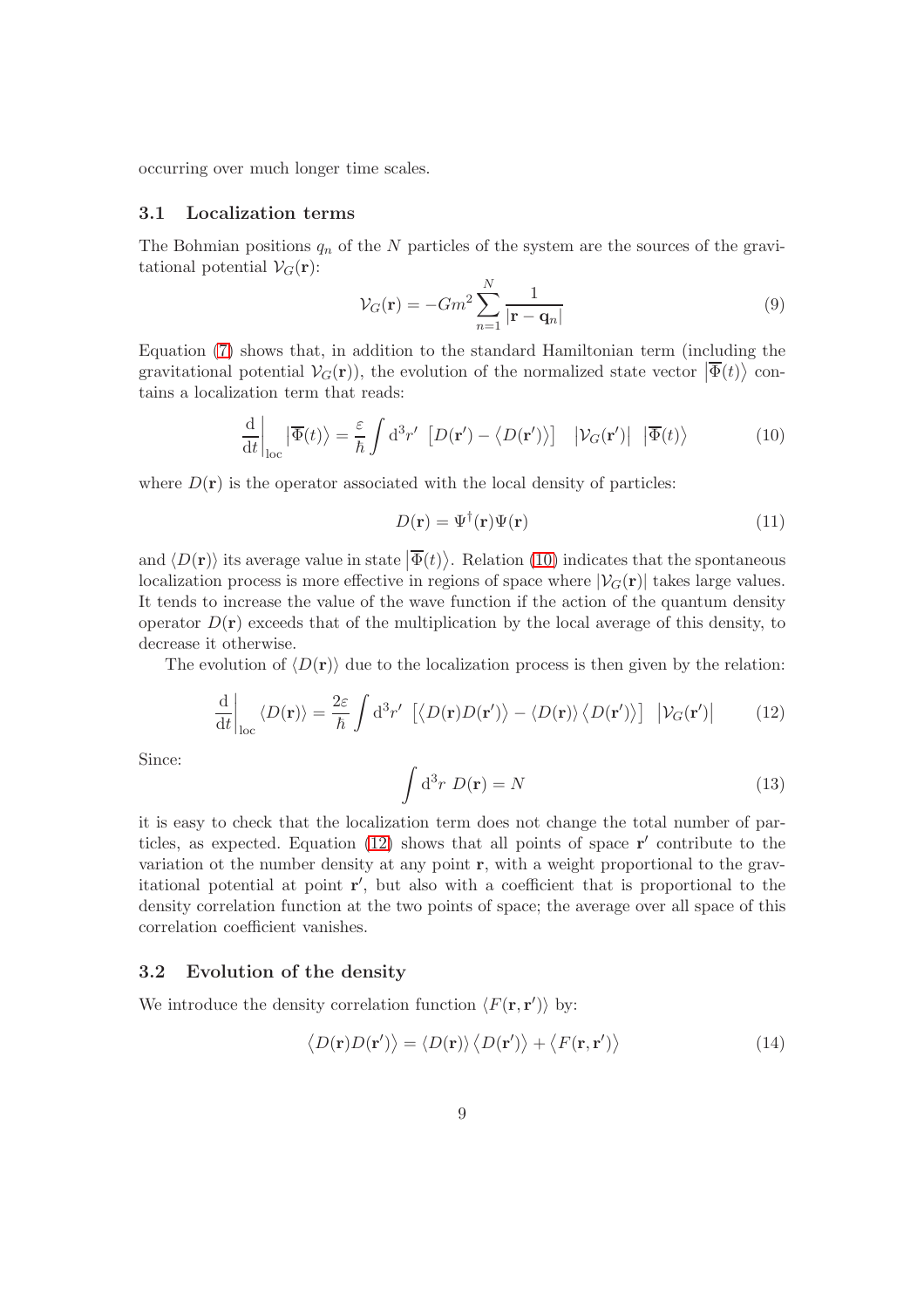If we sum this relation over  $d^3r$  and use relation [\(13\)](#page-8-2), we obtain:

<span id="page-9-0"></span>
$$
\int d^3r \langle F(\mathbf{r}, \mathbf{r}') \rangle = \int d^3r' \langle F(\mathbf{r}, \mathbf{r}') \rangle = 0 \tag{15}
$$

This shows that the function  $\langle F(\mathbf{r}, \mathbf{r}')\rangle$  necessarily takes positive and negative values. If  $\mathbf{r}' = \mathbf{r}$ , it is positive since:

$$
\langle [D(\mathbf{r})]^2 \rangle > \langle D(\mathbf{r}) \rangle^2 \tag{16}
$$

so that:

<span id="page-9-1"></span>
$$
\langle F(\mathbf{r}, \mathbf{r}) \rangle > 0 \tag{17}
$$

When  $|\mathbf{r}' - \mathbf{r}| \to \infty$ , the quantum correlations disappear, and:

$$
\langle F(\mathbf{r}, \mathbf{r}') \rangle \underset{|\mathbf{r}' - \mathbf{r}| \to \infty}{\to} 0
$$
\n(18)

Equation [\(12\)](#page-8-1) reads:

$$
\frac{\mathrm{d}}{\mathrm{d}t}\bigg|_{\mathrm{loc}}\langle D(\mathbf{r})\rangle = \frac{2\varepsilon}{\hbar} \int \mathrm{d}^3 r' \left| \mathcal{V}_G(\mathbf{r}') \right| \langle F(\mathbf{r}, \mathbf{r}') \rangle \tag{19}
$$

 $\langle F(\mathbf{r}, \mathbf{r}')\rangle$  has a positive peak at  $\mathbf{r}' = \mathbf{r}$ , then negative values when  $|\mathbf{r}' - \mathbf{r}| \simeq \lambda_c$  (where  $\lambda_c$ is a correlation length), and then tends to zero when  $|\mathbf{r}' - \mathbf{r}| \gg \lambda_c$ . If we integrate this relation over  $d^3r$  and use [\(15\)](#page-9-0), we recover the conservation law of the total number of particles. The same relation shows that, if the gravitational potential  $V_G(\mathbf{r}')$  is constant over space, no evolution of the local density takes place. This evolution is therefore driven by the gravitational gradient, i.e. the gravitational force, rather than the potential itself.

#### 3.3 Short correlation range

To have an idea of the origin of the correlation length  $\lambda_c$ , let us for instance assume that the system is described by a number state containing many individual states with populations  $n_1$ ,  $n_2$ , ..,  $n_p$ :

$$
\left|\overline{\Phi}_0\right\rangle = \frac{1}{\sqrt{n_1! n_2! \dots n_p!}} \prod_k (a_1^\dagger)^{n_1} (a_2^\dagger)^{n_2} \dots (a_p^\dagger)^{n_p} \left|\text{vac.}\right\rangle \tag{20}
$$

where  $|vac.\rangle$  is the vacuum state. The density-density correlation operator is:

$$
\widehat{D}(\mathbf{r})\widehat{D}(\mathbf{r}') = \sum_{k,l,k',l'} \varphi_k^*(\mathbf{r})\varphi_l(\mathbf{r})\varphi_{k'}^*(\mathbf{r}')\varphi_{l'}(\mathbf{r}') a_k^{\dagger} a_l a_{k'}^{\dagger} a_{l'}
$$
\n(21)

where  $\varphi_k(\mathbf{r})$  is the wave function of the individual state created by  $(a_k)^\dagger$ . This leads to:

$$
\langle F(\mathbf{r}, \mathbf{r}') \rangle = \sum_{k \neq k'} n_k (n_{k'} + 1) \varphi_k^*(\mathbf{r}) \varphi_{k'}(\mathbf{r}) \varphi_{k'}^*(\mathbf{r}') \varphi_k(\mathbf{r}')
$$
(22)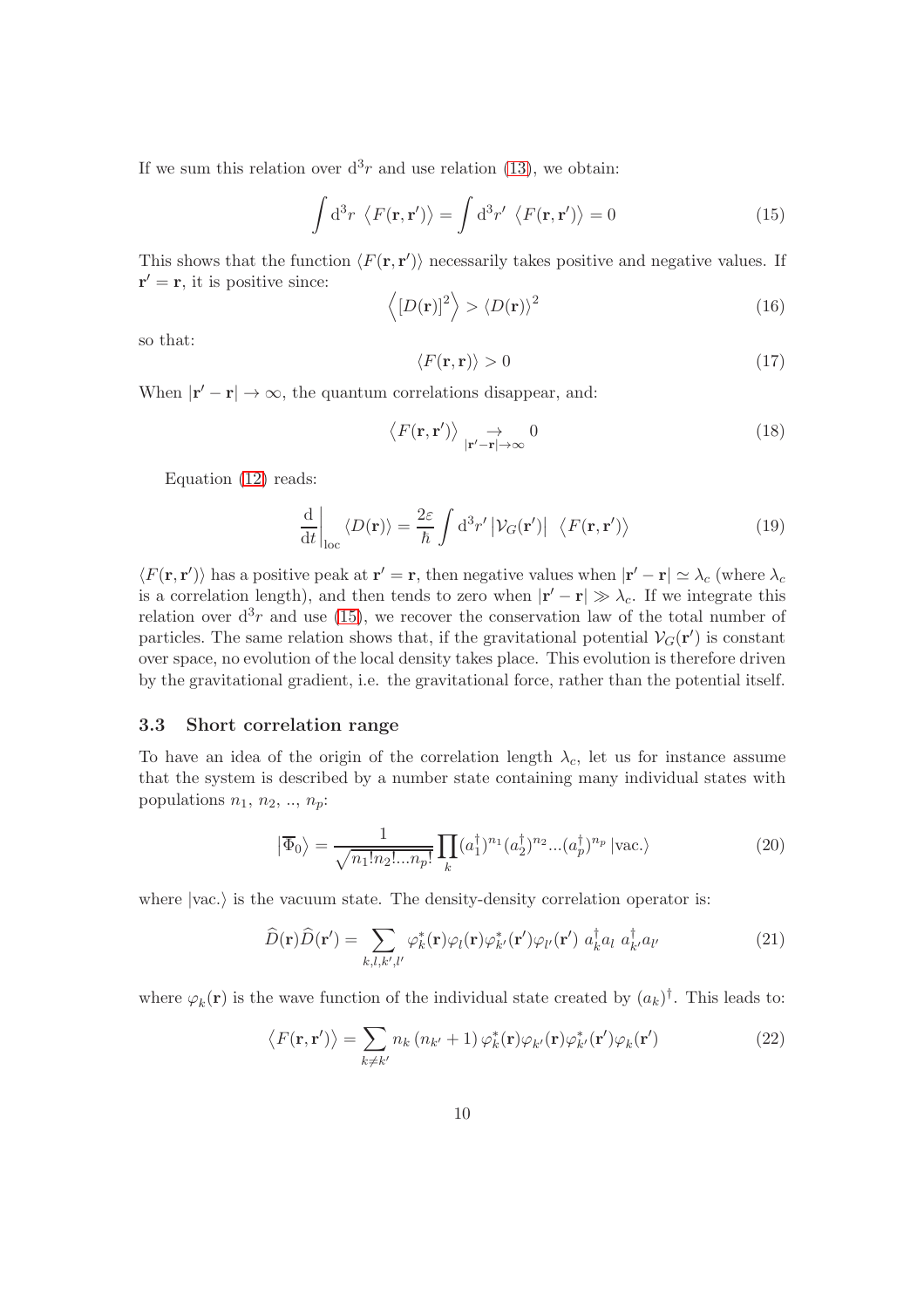If  $\mathbf{r} - \mathbf{r}'$  becomes large, the sum of the products  $\varphi_k^*(\mathbf{r}')\varphi_k(\mathbf{r})$  tends to zero by destructive interference between all the oscillating wave functions  $\varphi_k(\mathbf{r})$ . The characteristic length of this cancellation at large distances is determined by the dispersion of the momenta of the various wave functions  $\varphi_k(\mathbf{r})$ . Its value depends on the physical system studied, but in many cases we can assume that  $\lambda_c$  is a microscopic length.

We then assume that  $\lambda_c$  is smaller than the charactetistic distances over which  $V_G(\mathbf{r}')$ varies; in particular, we assume the absence of QSMDS such as those appearing for a short time during a quantum measurement process, as discussed in  $\S$  [2.](#page-4-0) We can then expand the spatial variations of the potential and obtain:

<span id="page-10-0"></span>
$$
\frac{\mathrm{d}}{\mathrm{d}t}\bigg|_{\mathrm{loc}}\langle D(\mathbf{r})\rangle = \frac{2\varepsilon}{\hbar} \nabla |\mathcal{V}_G(\mathbf{r})| \cdot \int \mathrm{d}^3 r' \, (\mathbf{r}' - \mathbf{r}) \, \langle F(\mathbf{r}, \mathbf{r}')\rangle \tag{23}
$$

where  $\nabla |\mathcal{V}_G(\mathbf{r})|$  is nothing but the local gravitational force  $\mathbf{F}_G(\mathbf{r})$ .

What appears in the integral in the right side of  $(23)$  is only the component  $z''$ of  $\mathbf{r}' - \mathbf{r}$  along the direction of the gravitational force. If the function  $F(\mathbf{r}, \mathbf{r} + \mathbf{r}'')$  is symmetric (even) with respect to the plane  $z'' = 0$ , no evolution of the local density takes place under the effect of spontaneous localization; it is therefore the asymmetry of this function with respect to the plane  $z'' = 0$  that drives the evolution of  $\langle D(\mathbf{r}) \rangle$ .

The order of magnitude of the maximum value of the right hand side of relation [\(23\)](#page-10-0) is then:

$$
\frac{\varepsilon}{\hbar} \mathbf{F}_G(\mathbf{r}) \langle D(\mathbf{r}) \rangle \int_{|\mathbf{r}| \leq \lambda_c} d^3 \mathbf{r}' \lambda_c \langle D(\mathbf{r}') \rangle \simeq \frac{\varepsilon}{\hbar} \mathbf{F}_G(\mathbf{r}) \lambda_c^4 \langle D(\mathbf{r}) \rangle^2 \tag{24}
$$

The time constant of the relative variation of the local density is obtained by dividing this result by  $\langle D(\mathbf{r})\rangle$ . To obtain an order of magnitude, we may assume that the system is a gas in standard conditions with a number density of  $10^{26}$ m<sup>-3</sup>, moving in the Earth gravitational field with  $m = 10^{-26}$ kg; we take  $\varepsilon = 10^{-3}$  and choose the microscopic length  $\lambda_c = 10^{-9}$  m. We then get a large time constant of the order of 10<sup>6</sup>s, probably much too long to be experimentally detected. But this time constant varies very rapidly as a function of  $\lambda_c$ : if we assume that  $\lambda_c \simeq 10^{-7}$ m, we obtain a time constant of  $10^{-2}$ s, and of course even much shorter time constants if  $\lambda_c$  is larger. The conclusion is that the results are extremely sensitive to the length over which the quantum fluctuations of the density extend. It is therefore difficult to make predictions without a more precise quantum model of the physical system.

#### 3.4 Evolution of the local current of particles

The operator associated with the local current of particles is:

$$
\mathbf{J}(\mathbf{r}) = \frac{\hbar}{2mi} \left[ \Psi^{\dagger}(\mathbf{r}) \nabla \Psi(\mathbf{r}) - \nabla \Psi^{\dagger}(\mathbf{r}) \Psi(\mathbf{r}) \right]
$$
(25)

The evolution of its average value due to the localization term is:

$$
\frac{\mathrm{d}}{\mathrm{d}t}\bigg|_{\mathrm{loc}}\langle\mathbf{J}(\mathbf{r})\rangle = \frac{\varepsilon}{\hbar}\int \mathrm{d}^3r'\ \left[\langle\mathbf{J}(\mathbf{r})D(\mathbf{r}') + D(\mathbf{r}')\mathbf{J}(\mathbf{r})\rangle - 2\langle\mathbf{J}(\mathbf{r})\rangle\langle D(\mathbf{r}')\rangle\right]\ \left|\mathcal{V}_G(\mathbf{r}')\right|\ (26)
$$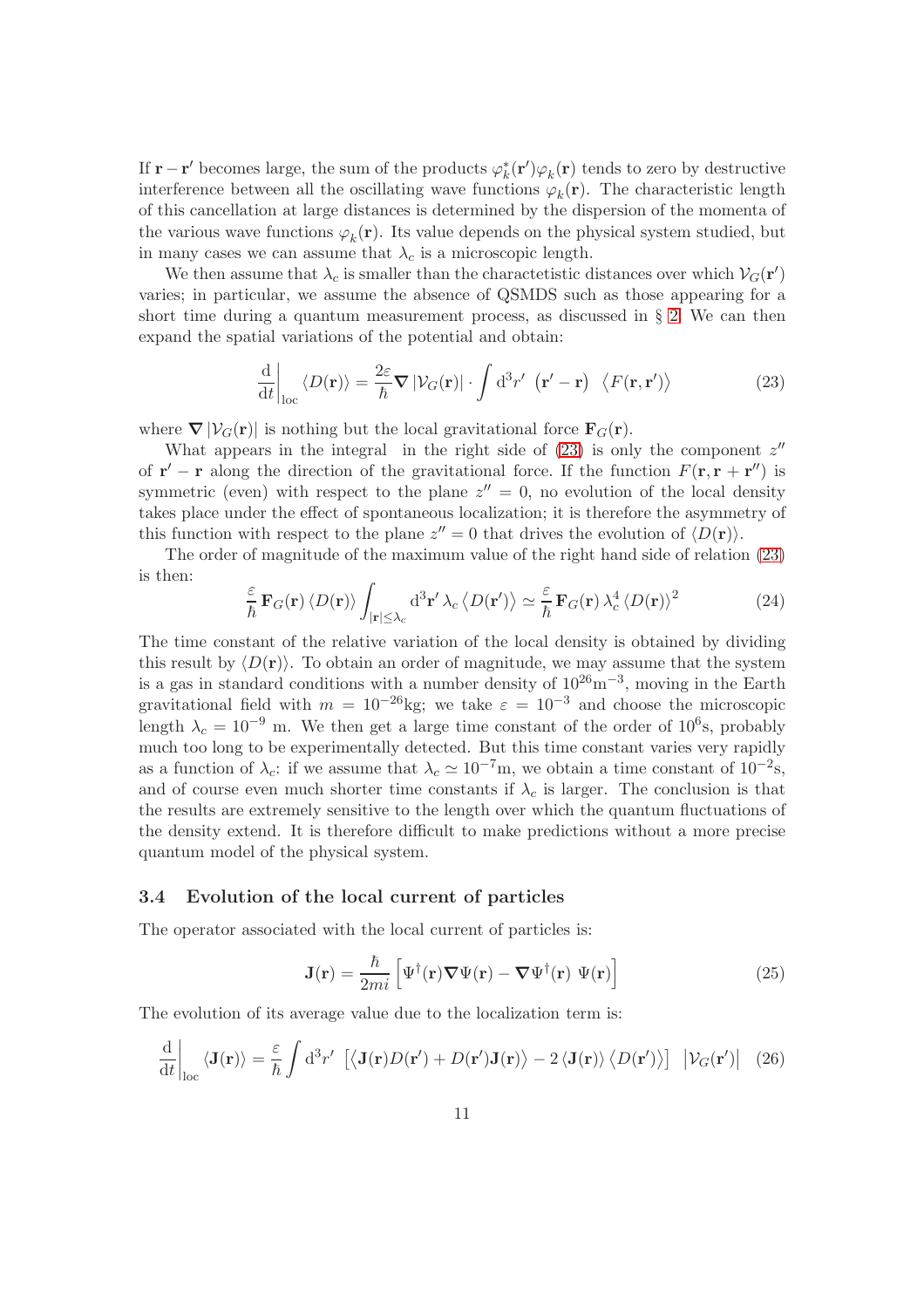Now, what determines the evolution is the quantum correlation function between the local density operator  $D(\mathbf{r}')$  and the local current  $\mathbf{J}(\mathbf{r})$ . We then set:

<span id="page-11-1"></span>
$$
\langle \mathbf{J}(\mathbf{r})D(\mathbf{r}') + D(\mathbf{r}')\mathbf{J}(\mathbf{r}) \rangle = 2 [\langle \mathbf{J}(\mathbf{r}) \rangle \langle D(\mathbf{r}') \rangle + \langle \mathbf{K}(\mathbf{r}, \mathbf{r}') \rangle] \tag{27}
$$

where  $\langle K(r, r')\rangle$  depends on the quantum correlations between  $\langle J(r)\rangle$  at the current point of space  $\bf{r}$  and the value of the local density  $D(\bf{r}')$  at all other points of space. We then obtain:

<span id="page-11-3"></span>
$$
\frac{\mathrm{d}}{\mathrm{d}t}\bigg|_{\mathrm{loc}}\langle\mathbf{J}(\mathbf{r})\rangle = \frac{\varepsilon}{\hbar} \int \mathrm{d}^3 r' \left| \mathcal{V}_G(\mathbf{r}') \right| \langle\mathbf{K}(\mathbf{r}, \mathbf{r}') \rangle \tag{28}
$$

An integration of [\(27\)](#page-11-1) over  $d^3r'$  provides, since the integral of  $D(\mathbf{r}')$  over  $d^3r'$  is equal to a constant N:

<span id="page-11-2"></span>
$$
\int d^3 r' \langle \mathbf{K}(\mathbf{r}, \mathbf{r}') \rangle = 0 \tag{29}
$$

which is similar to [\(15\)](#page-9-0). This shows that the components of  $\mathbf{K}(r,r')$  take positive and negative values when  $\mathbf{r}'$  varies. Nevertheless, we do not have the equivalent of the positivity relation [\(17\)](#page-9-1) with the local current. In any case, relation [\(29\)](#page-11-2) ensures that the right hand side of [\(28\)](#page-11-3) vanishes if the gravitational potential  $V_G(\mathbf{r}')$  is independent of  $\mathbf{r}'$ . Therefore, if  $\langle K(r, r')\rangle$  has a limited range, we can locally expand the variation of the gravitational potential and write:

$$
\frac{\mathrm{d}}{\mathrm{d}t}\bigg|_{\mathrm{loc}}\langle\mathbf{J}(\mathbf{r})\rangle = \frac{\varepsilon}{\hbar} \int \mathrm{d}^3 r' \left[\mathbf{F}_G(\mathbf{r}) \cdot (\mathbf{r}' - \mathbf{r})\right] \langle\mathbf{K}(\mathbf{r}, \mathbf{r}')\rangle \tag{30}
$$

In this expression, the gravitational force  $\mathbf{F}_G(\mathbf{r}) = \nabla |\mathcal{V}_G(\mathbf{r})|$  can be moved outside of the integral. This shows that the localization process creates an additional term in the time evolution of  $\langle J(r) \rangle$  that is proportional to the usual gravitational force.

The gravitational force is therefore modified by the localization process, but the additional term is not necessarily collinear with  $\mathbf{F}_G(\mathbf{r})$ : the relation is tensorial in general, and depends on the properties of the correlation function  $\langle \mathbf{K}(r, r') \rangle$ . Nevertheless, if the correlation function is invariant by rotation around  $\mathbf{F}_G(\mathbf{r})$ , the additional force is collinear to the standard gravitational force; the localization term then just appears as a correction of the value of the Newton constant.

As above, evaluating the effect of the localization term quantitatively is difficult, because of the very fast dependence of the time constants on the correlation length  $\lambda_c$ . Nevertheless, effects on the local current seem more accessible to observation than direct effects on the density. In astrophysical systems for instance, even a small change of the velocity may, after propagation during a very long time, lead to larger changes of the density.

### <span id="page-11-0"></span>4 Probability fluid in configuration space

We now consider the evolution of the probability fluid in the configuration space. For simplicity, we consider an ensemble of spinless particles described by the wave function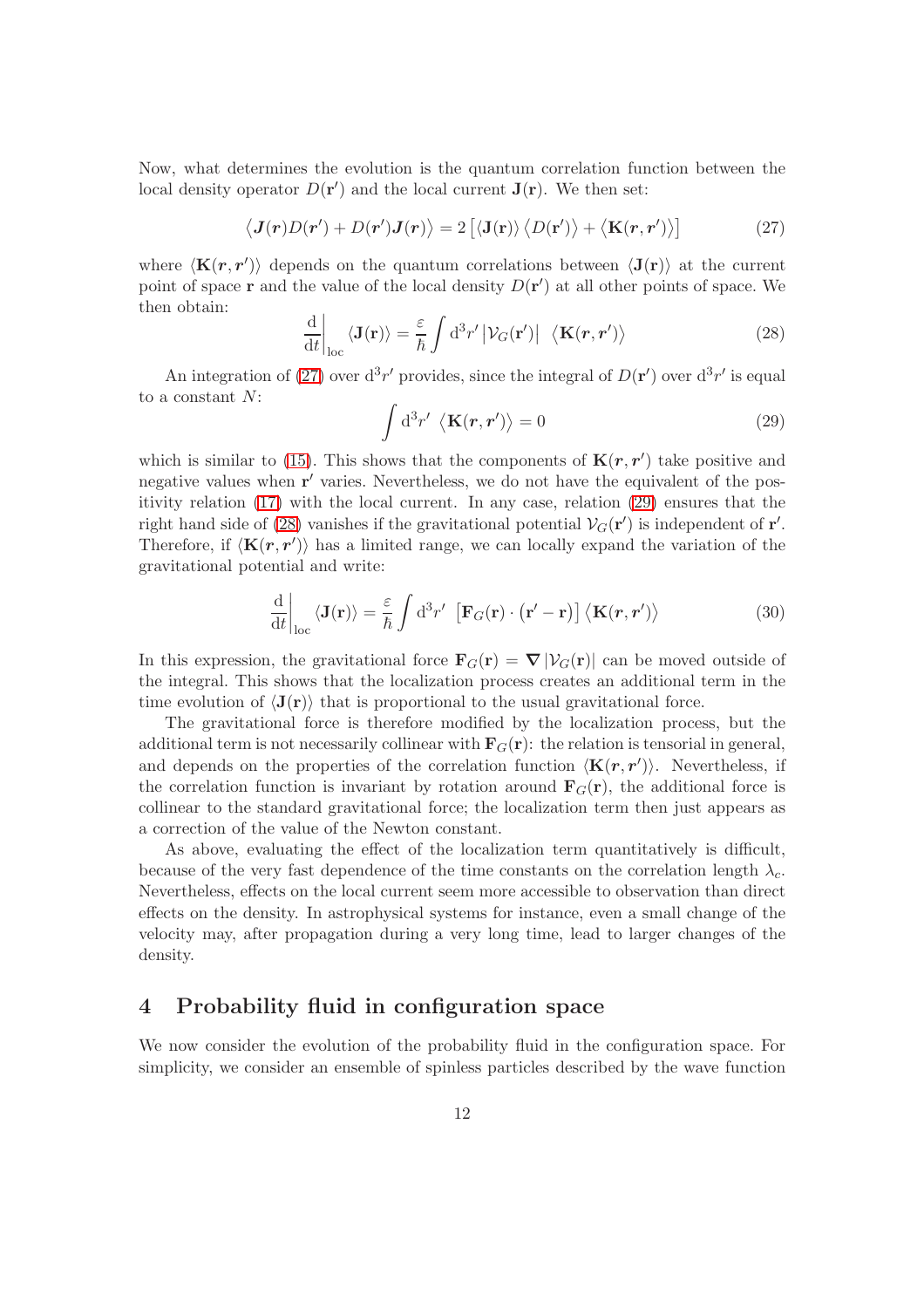$\Phi(\mathbf{r}_1, \mathbf{r}_2, ..., \mathbf{r}_N)$ . In configuration space, the density of the probability fluid  $\rho_N(\mathbf{r}_1, \mathbf{r}_2, ..., \mathbf{r}_N)$ is given by:

$$
\rho_N(\mathbf{r}_1,..,\mathbf{r}_N) = |\Phi(\mathbf{r}_1,..,\mathbf{r}_N)|^2 \tag{31}
$$

and the standard expression of the probability current  $J_N(r)$  in this space is:

<span id="page-12-0"></span>
$$
\mathbf{J}_N(\mathbf{r}_1,..,\mathbf{r}_N) = \frac{\hbar}{2mi} \left[ \Phi^*(\mathbf{r}_1,..,\mathbf{r}_N) \nabla_N \Phi(\mathbf{r}_1,..,\mathbf{r}_N) - \text{c.c.} \right]
$$
(32)

where c.c. means "complex conjugate", and  $\nabla_N$  denotes the N dimensional gradient. We now proceed to calculate the value of the expression:

$$
\frac{\partial}{\partial t}\rho_N(\mathbf{r}_1,..,\mathbf{r}_N) + \boldsymbol{\nabla}_N \cdot \mathbf{J}_N(\mathbf{r}_1,\mathbf{r}_2,..,\mathbf{r}_N)
$$
\n(33)

In standard theory, the value of this expression is zero, which expresses the local conservation of probability. In the gravitational collapse model, since the Schrödinger equation is modified, the expression no longer vanishes in general.

Within this model, the wave function  $\Phi$  evolves according to:

$$
\frac{\partial}{\partial t}\Phi(\mathbf{r}_{1},..,\mathbf{r}_{N}) = i \left[\frac{\hbar}{2m}\Delta_{N} - V(\mathbf{r}_{1},..,\mathbf{r}_{N})\right] \Phi(\mathbf{r}_{1},..,\mathbf{r}_{N})
$$

$$
+ \varepsilon \left[\sum_{n=1}^{N} |\mathcal{V}_{G}(\mathbf{r}_{n})| - \int d^{3}r' \langle D(\mathbf{r}') \rangle |\mathcal{V}_{G}(\mathbf{r}')| \right] \Phi(\mathbf{r}_{1},..,\mathbf{r}_{N}) \tag{34}
$$

where  $\Delta_N$  denotes the N dimensional Laplacian (the sum of N individual Laplacians with respect to  $\mathbf{r}_n$ ). This equation is explicitly nonlinear since  $\langle D(\mathbf{r}')\rangle$  depends on  $\Phi$ :

$$
\langle D(\mathbf{r}') \rangle = \sum_{n=1}^{N} \int d^3 r_1 \cdot \int d^3 r_{n-1} \cdot \int d^3 r_{n+1} \cdot \int d^3 r_N \, |\Phi(\mathbf{r}_1,..,\mathbf{r}_n = \mathbf{r}',..,\mathbf{r}_N)|^2 \quad (35)
$$

Relation [\(32\)](#page-12-0) provides:

<span id="page-12-1"></span>
$$
\nabla_N \cdot \mathbf{J}_N = \frac{\hbar}{2mi} \left[ \Phi^* \mathbf{\Delta}_N \Phi - \text{c.c.} \right] \tag{36}
$$

If we replace  $\Delta_N \Phi$  in this expression by the one resulting from [\(34\)](#page-12-1), we obtain:

<span id="page-12-2"></span>
$$
\nabla_N \cdot \mathbf{J}_N = \left\{ -\frac{\partial}{\partial t} + 2\varepsilon \left[ \sum_{n=1}^N |\mathcal{V}_G(\mathbf{r}_n)| - \int d^3 r' \left\langle D(\mathbf{r}') \right\rangle |\mathcal{V}_G(\mathbf{r}')| \right] \right\} \rho_N(\mathbf{r}_1,..,\mathbf{r}_N) \tag{37}
$$

Consider now a distribution of Bohmian positions in configuration space (distribution over many realizations of the experiment) that coincides with the quantum distribution  $\rho_N$ . If  $\varepsilon$  is equal to zero, the two distributions coincide again at time t+dt; this is no longer true if  $\varepsilon$  does not vanish. The term in  $\varepsilon$  contains the difference between two different samplings of the gravitational potential: the sum of all  $|\mathcal{V}_G(\mathbf{r}_n)|$  at the various 3D components  $\mathbf{r}_n$  of the current point P in configureation space, and the 3D average of  $|\mathcal{V}_G(\mathbf{r}')|$  over the density  $\langle D(\mathbf{r}')\rangle$  associated with the state vector at time t. Two different regimes are therefore possible.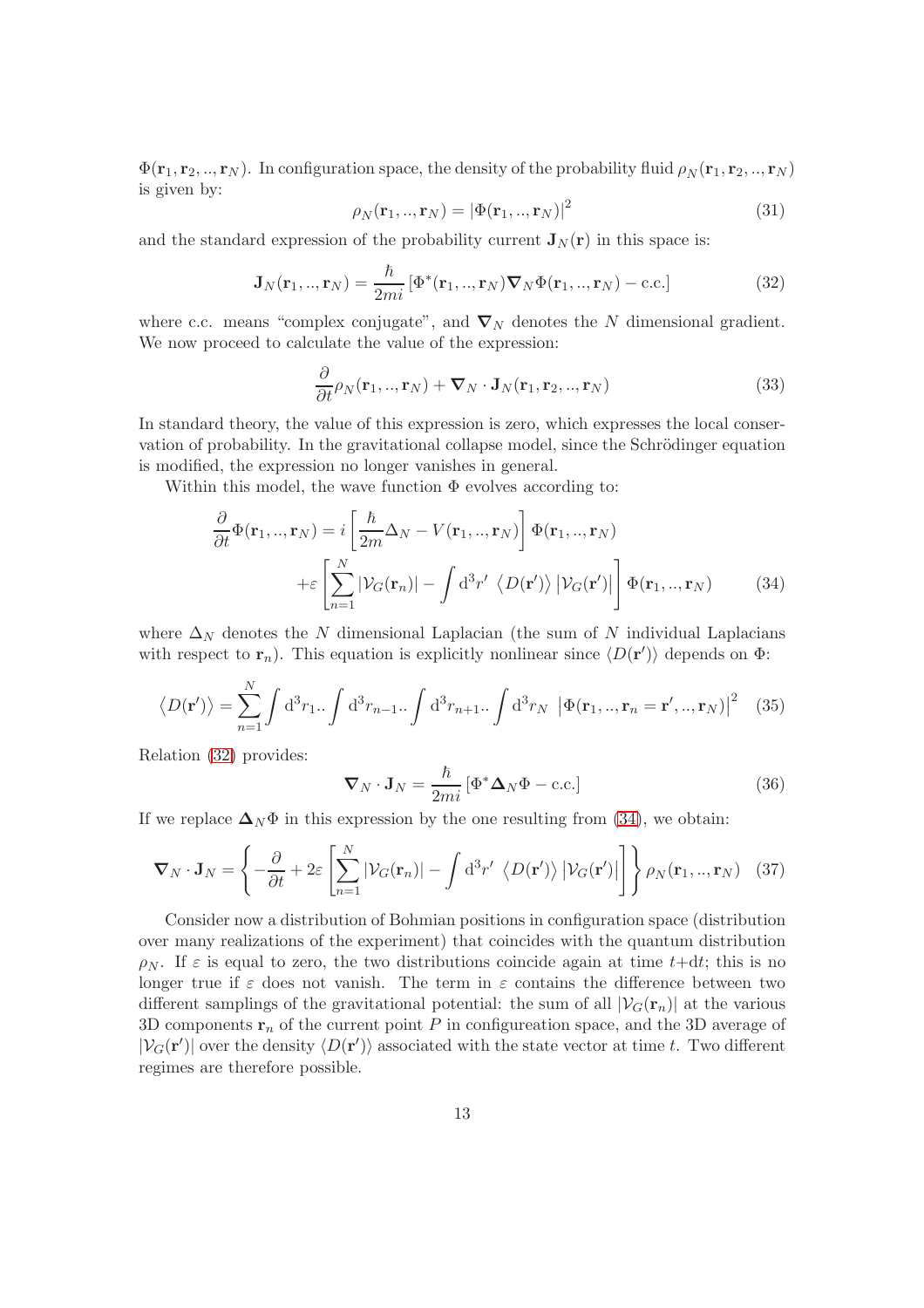#### 4.1 Quantum equilibrium in ordinary situations

In ordinary situations (no QSMDS) one can expect that, for a macroscopic physical system, the very large value of  $N$  ensures that, at least for typical configurations, the two samplings provide the same value (within a fluctuation proportional to  $\sqrt{N}$ ). So, in this case, two reasons contribute to make the effect of the term in  $\varepsilon$  completely negligible:

- the sampling of the gravitational potential in the two terms is almost the same.

- the remaining component is proportional to the gravitational interaction. This interaction is much smaller than the terms in the standard Hamiltonian, which constantly tend to restore the equality between the distribution of Bohmian positions and  $\rho_N$  [\[24,](#page-17-3)[25\]](#page-17-4).

Therefore, in ordinary situations, departure from quantum equilibrium remains completely negligible. Quantum equilibrium is still an excellent approximation.

#### 4.2 Transient departures from quantum equilibrium in QSMDS

If a QSMDS occurs, and if the various components of this superposition occupy different regions of space, the situation is completely different. The current variables  $\mathbf{r}_1, \dots, \mathbf{r}_N$ cannot sample simultaneously all regions where  $\langle D(\mathbf{r})\rangle$  is non-zero (if they did, they would sit at a point where the wave function  $\Phi$  vanishes). The reason has already been discussed in § [2.1:](#page-4-1) because of the cohesive forces inside the object that enters a QSMDS (the pointer of a measurement apparatus for instance),  $\Phi$  vanishes unless all  $\mathbf{r}_1, \dots, \mathbf{r}_N$ simultaneously belong to a single region of space corresponding to one single component. By contrast, the sampling by  $\langle D(\mathbf{r})\rangle$  includes all regions. In this case, the term in  $\varepsilon$  of [\(37\)](#page-12-2) becomes large, so that the local variation of the quantum density fluid  $\partial \rho_N / \partial t$  significantly differs from the local variation of the density of Bohmian variables  $\nabla_N \cdot \mathbf{J}_N$ . The result is that, during a short transient time, a large fraction of the quantum probability fluid is transferred towards the region of lowest potential energy  $\mathcal{V}_G(\mathbf{r})$  (largest value of its absolute value). In each realization of the experiment, the Bohmian positions are insensitive to this transfer of probability density: they smoothly continue along their continuous trajectories. In other words, it is now the Bohmian position that pilot the wave function.

As soon as the QSMDS is resolved by this process, one returns to the previous regime where the Schrödinger dynamics is an excellent approximation. The usual relaxation process [\[24,](#page-17-3) [25\]](#page-17-4) takes place, and very soon quantum equilibrium is restored.

# 5 Conclusion

In standard quantum mechanics, solutions of the Schrödinger equation become physically meaningless, when they have been left to propagate "too far" and involve a coherent superposition of states that are macroscopically different and never observed. In standard theory, this problem is considered irrelevant: one postulates that the proper use of the equation is to compute the evolution of quantum states only as long as they do not involve QSMDS and macroscopic entanglement with the environment (for instance during a quantum measurement); one merely ignores any further evolution of these states when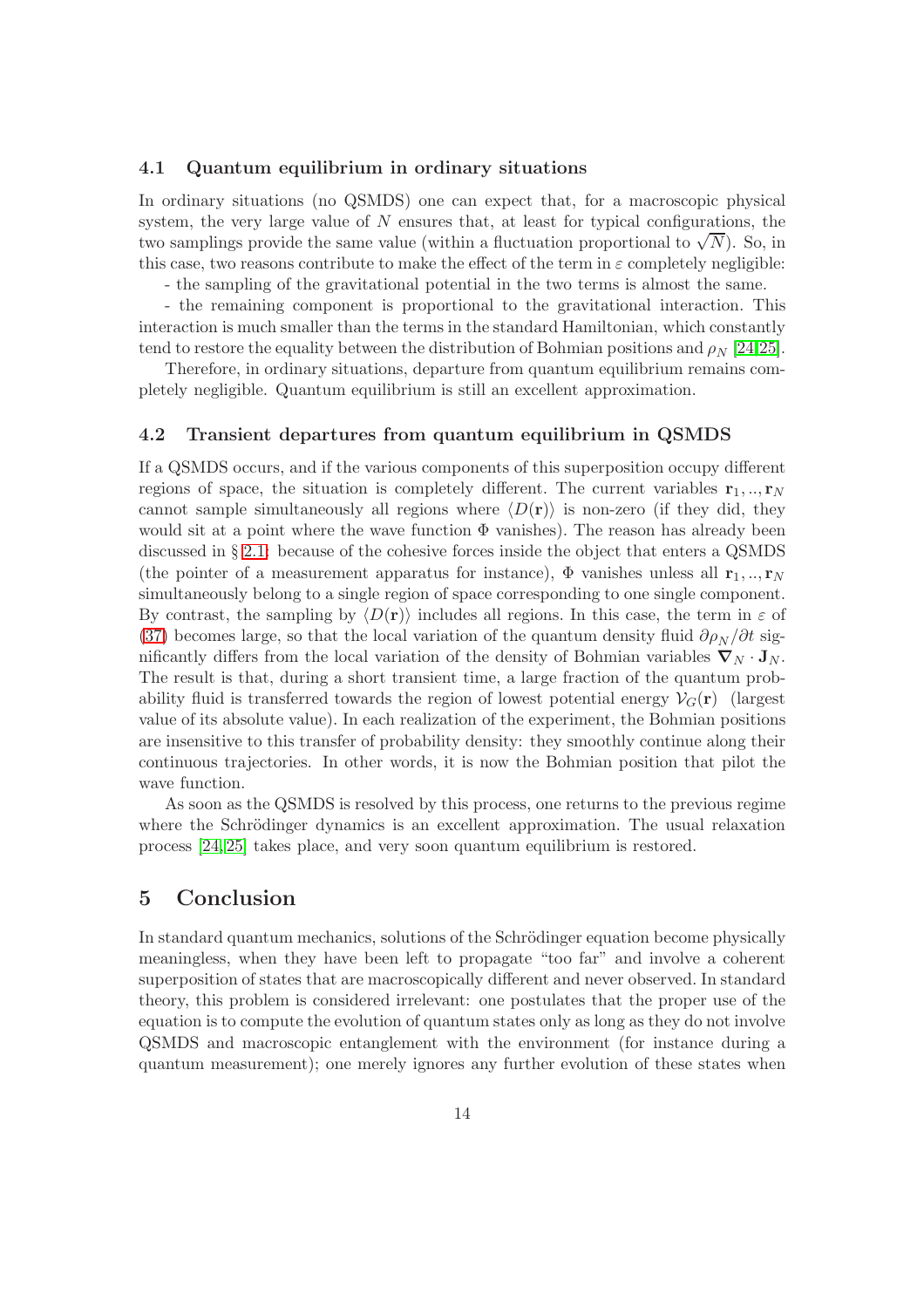this condition is no longer met. The interest of modified Schrödinger dynamics such as GRW, CSL, etc. is to propose a universal dynamics that applies all the time, without any limit or selection of particular solutions of the equation.

The form of the modified dynamics contained in GBC dynamics is particularly simple. It relates the dynamical projection to a well-known field, the gravity, and introduces no new dimensional constant. It quickly resolves QSMDS if the quantum states of the superposition are distinguishable in ordinary 3D space, corresponding to different spatial densities of matter; by contrast, it would not resolve QSMDS occurring only in momentum space, such as two macroscopic currents flowing in opposite direction in a superconducting ring. This is because they correspond to the same distribution of densities is space, which makes them insensitive to gravitational collapse.

Mathematically, what determines the importance of the effects of a gravitational quantum collapse is the quantum correlations of the local density with itself, or with other observables. In ordinary space, and then in configuration space, we have studied two situations: spontaneous appearance of quantum fluctuations of density, or fluctuations induced by quantum measurement and described by a transient QSMDS. The latter situation is simpler, since the crossover region between the standard quantum regime and the fast localization regime is crossed very suddenly, while the entanglement quickly progresses towards larger and larger scales. The standard von Neumann projection postulate then appears as an extremely good approximation, a sort of "sudden approximation". In the absence of quantum measurement, there is not reason why, in general, such a rapid growth of the scale of entanglement should occur. The localization process is then more complex, since it depends on the details of various quantum correlation functions. In the frame of simple approximations, we have seen that the gravitational localization process leads to modified expressions of the gravity, either in a scalar form with a change of the Newton constant  $G$ , or in a tensor form where the direction of the Newton force is modified.

Obviously, the GBC model, as discussed in the present article, remains rather naive: it is not expressed in terms of a field theory, and not even relativistic (it relies on the standard dBB theory, which assumes a preferred reference frame). As elementary as it is, the model nevertheless illustrates how the enrichment of the quantum dynamics, by adding a single point in the configuration space to the  $N$ -body wave function, may lead to a completely different dynamics of QSMDS. One may actually be surprised by the fact that such an elementary model should work so well, leading to an evolution of the state vector that is so similar to that of standard theory for microscopic systems, while also naturally including the von Neumann projection for QSMDS. Moreover, since the GBC localization process is a continuous collective effect, the spontaneous heating of macroscopic systems is expected to be many orders of magnitude lower than that predicted by stochastic localization theories such as GRW of CSL. The GBC equations are particularly simple, and do not require the introduction of stochastic processes or of the definition of a probability rule to specify them. Finally, if for instance one arbitrarily chooses the fine structure constant for the value of  $\varepsilon$ , the dynamics requires the addition of no new physical constant into the equations.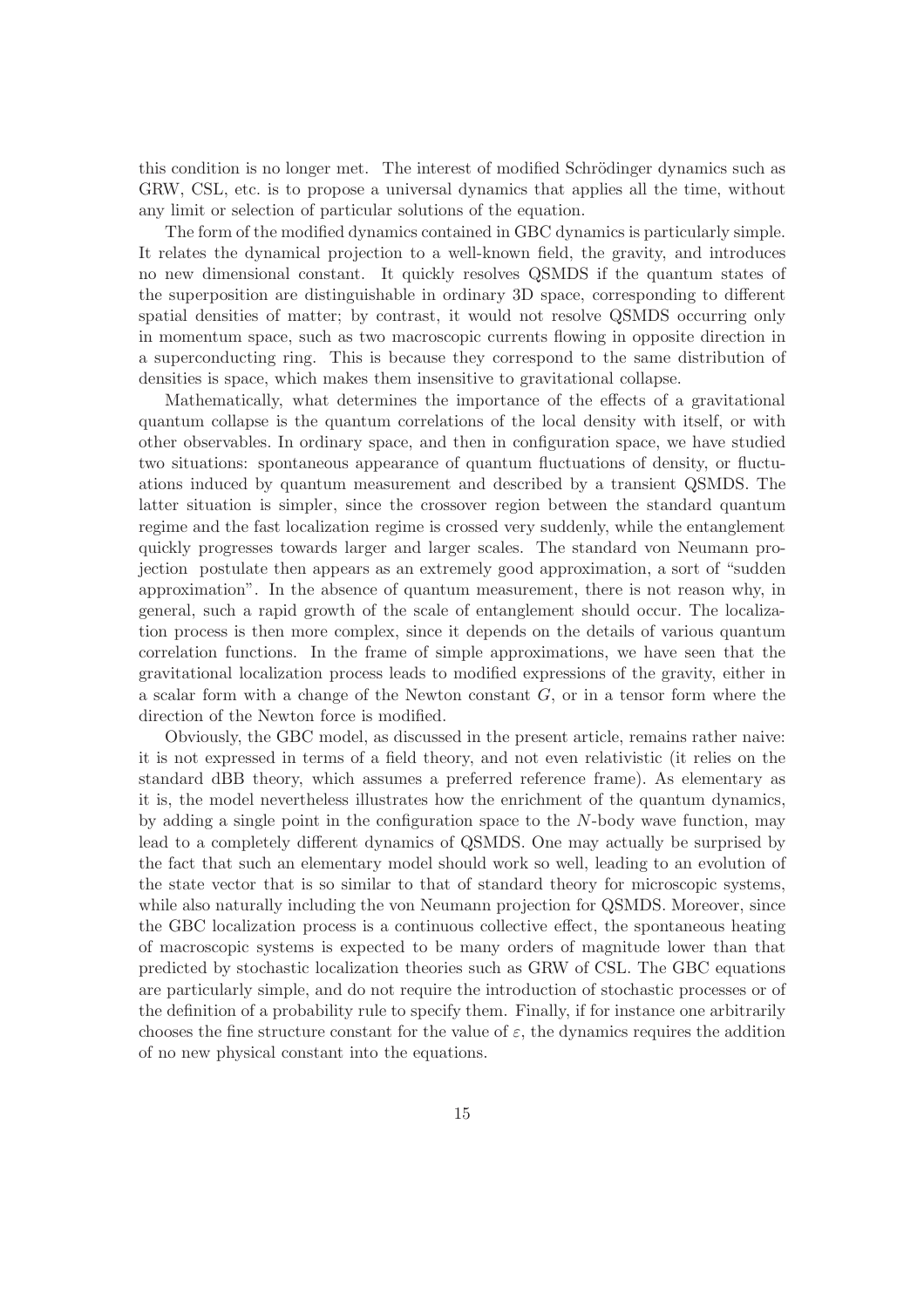From a historical point of view, one may notice some similarity with the ideas developed by de Broglie when he worked on a double solution theory [\[30,](#page-17-7) [31\]](#page-17-8), which also involved a singular solution localized at a precise point of configuration space. In GBC the singular solution is replaced by a point P, and the two variables  $\Psi$  and P do not obey the same equation. Otherwise they constantly guide each other, the reaction of P on Ψ being significant only during the resolutions of QSMDS. Another analogy can be found with the "shifty split" [\[32\]](#page-17-9) contained in the Copenhagen interpretation, i.e. the moveable split (or cut) between the quantum world of S and the macroscopic world of measurement apparatuses  $M$ . We have seen that, because of the very rapid variation of the collapse time constant during the interaction between  $S$  and  $M$ , the exact value of the constant  $\varepsilon$  introduced in the localization term [\(5\)](#page-3-2) is not so important: changing  $\varepsilon$ shifts the time at which the sudden collapse occurs, but the change is only very small, so that a large range of values provides physically acceptable results. In other words, we can arbitrarily move the split, or cut, between the two worlds without changing much the predictions of the model.

Conceptually, the GBC model remains relatively neutral about interpretations and ontology. Within the dBB theory, the traditional view is that the Bohmian positions provide the "beables" [\[33,](#page-17-10)[34\]](#page-17-11) of the theory. The state vector is then seen as a mathematical object, similar to a Lagrangian, which pilots the motion of the real positions. But an opposite point of view is possible witht the GBC model. One can group all Bohmian positions into a single position in configuration space and consider this position just as a mathematical tool to enrich the quantum dynamics of spinless particles. Since the N-particle wave function constantly follows the observations, and since every particle keeps a conditional wave function at any time in ordinary 3D space, one can consider that it directly represents the physical reality of every particle, as initially envisaged by Schrödinger when he introduced the dynamical equation of wave mechanics.

# <span id="page-15-2"></span>References

- [1] J. von Neumann, Mathematische Grundlagen der Quantenmechanik, Springer, Berlin (1932); Mathematical Foundations of Quantum Mechanics, Princeton University Press (1955).
- <span id="page-15-0"></span>[2] R. Penrose, "On gravity's role in quantum state reduction", General Relativity and Gravitation, 28, 581-600 (1996).
- <span id="page-15-1"></span>[3] F. Laloë, "A model of quantum collapse induced by gravity", *Eur. Phys. J. D* 74, 25 (2020)
- <span id="page-15-3"></span>[4] G. Ghirardi, A. Rimini and T. Weber, "Unified dynamics for microscopic and macroscopic systems", Phys. Rev. D 34, 470-491 (1986).
- <span id="page-15-4"></span>[5] P. Pearle, "Combining stochastic dynamical state-vector reduction with spontaneous localization", Phys. Rev. A 39, 2277-2289 (1989).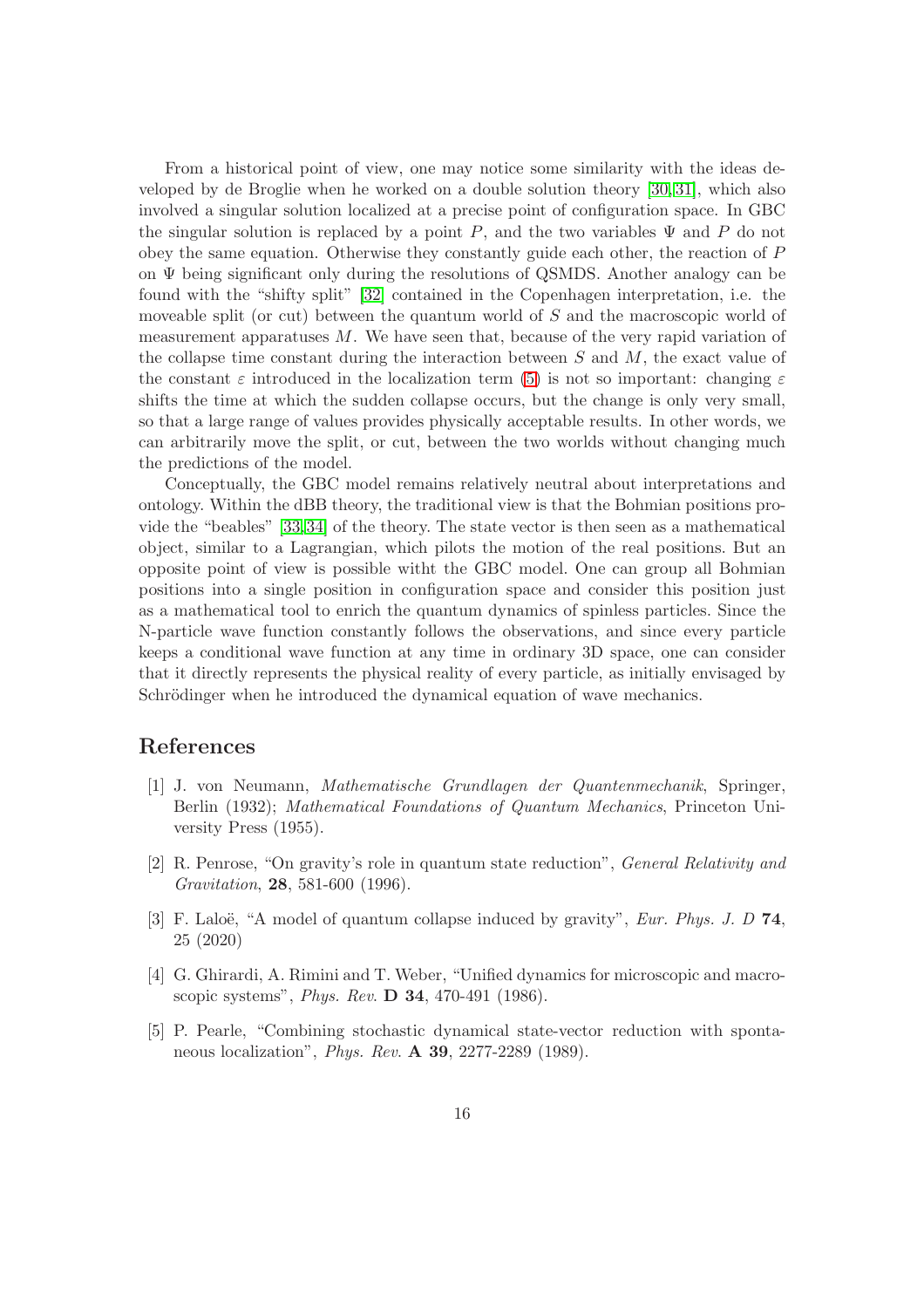- <span id="page-16-0"></span>[6] G. Ghirardi, P. Pearle and A. Rimini, "Markov processes in Hilbert space and continuous spontaneous localization of systems of identical particles", Phys. Rev. 42, 78-89 (1990).
- <span id="page-16-1"></span>[7] A. Bassi, K. Lochan, S. Satin, T.P. Singh and H. Ulbricht, "Models of wave function collapse, underlying theories and experimental tests", Rev. Mod. Phys. 85, 471-527 (2013).
- <span id="page-16-2"></span>[8] L. Diósi, "Models for universal reduction of macroscopic quantum fluctuations", Phys. Rev. A40, 1165-1174 (1989).
- <span id="page-16-3"></span>[9] G.C. Ghirardi, R. Grassi and A. Rimini, "Continuous-spontaneous-reduction models involving gravity", Phys. Rev. A42, 1057-1064 (1990).
- <span id="page-16-4"></span>[10] A. Tilloy and H. Wiseman, "Non-Markovian wave function collapse models are Bohmian-like theories in disguise", Quantum5, 594 (2021).
- [11] P. Pearle and E. Squires, "Gravity, energy conservation, and parameter values in collapse models", Found. Physics, 26, 291-305 (1996).
- <span id="page-16-5"></span>[12] A. Tilloy and L. Diósi, "Sourcing semiclassical gravity from spontaneously localized quantum matter", Phys. Rev. D 93 , 024026 (2016).
- <span id="page-16-6"></span>[13] S.L. Adler, "Gravitation and the noise needed in objective reduction models', in Quantum nonlocality and reality: 50 years of Bell's theorem, Mary Bell and Shan Gao Editors, Cambridge University Press (2016).
- <span id="page-16-7"></span>[14] G. Gasbarri, M. Toros, S. Donadi and A. Bassi, "Gravity induced wave function collapse", Phys. Rev. D, 96, 104013 (2017).
- <span id="page-16-8"></span>[15] N. Gisin, "Stochastic quantum dynamics and relativity", Helv. Phys. Acta 62, 363- 371 (1989).
- <span id="page-16-10"></span><span id="page-16-9"></span>[16] A. Bassi and K. Hejazi, *Eur. J. Phys.* **36**, 055027 (2015).
- [17] L. Diósi, "Gravity related spontaneous wave function collapse in bulk matter", New Journal of Physics 16, 105006 (2014).
- <span id="page-16-11"></span>[18] M. Bahrami, A. Grossardt, S. Donadi and A. Bassi, "The Schrödinger-Newton" equation and its foundations", New Journ. Phys. 16, 115007 (2014).
- <span id="page-16-12"></span>[19] L. Diosi and T.B. Papp, "Schrödinger-Newton equation with a complex Newton constant and induced gravity", Phys. Lett A 373, 3244-3247 (2009).
- <span id="page-16-13"></span>[20] L. de Broglie, "La mécanique ondulatoire et la structure atomique de la matière et du rayonnement", J. Physique et le Radium, série VI, tome VIII, 225–241 (1927); "Interpretation of quantum mechanics by the double solution theory", Ann. Fond. Louis de Broglie 12, Nr 4 (1987).